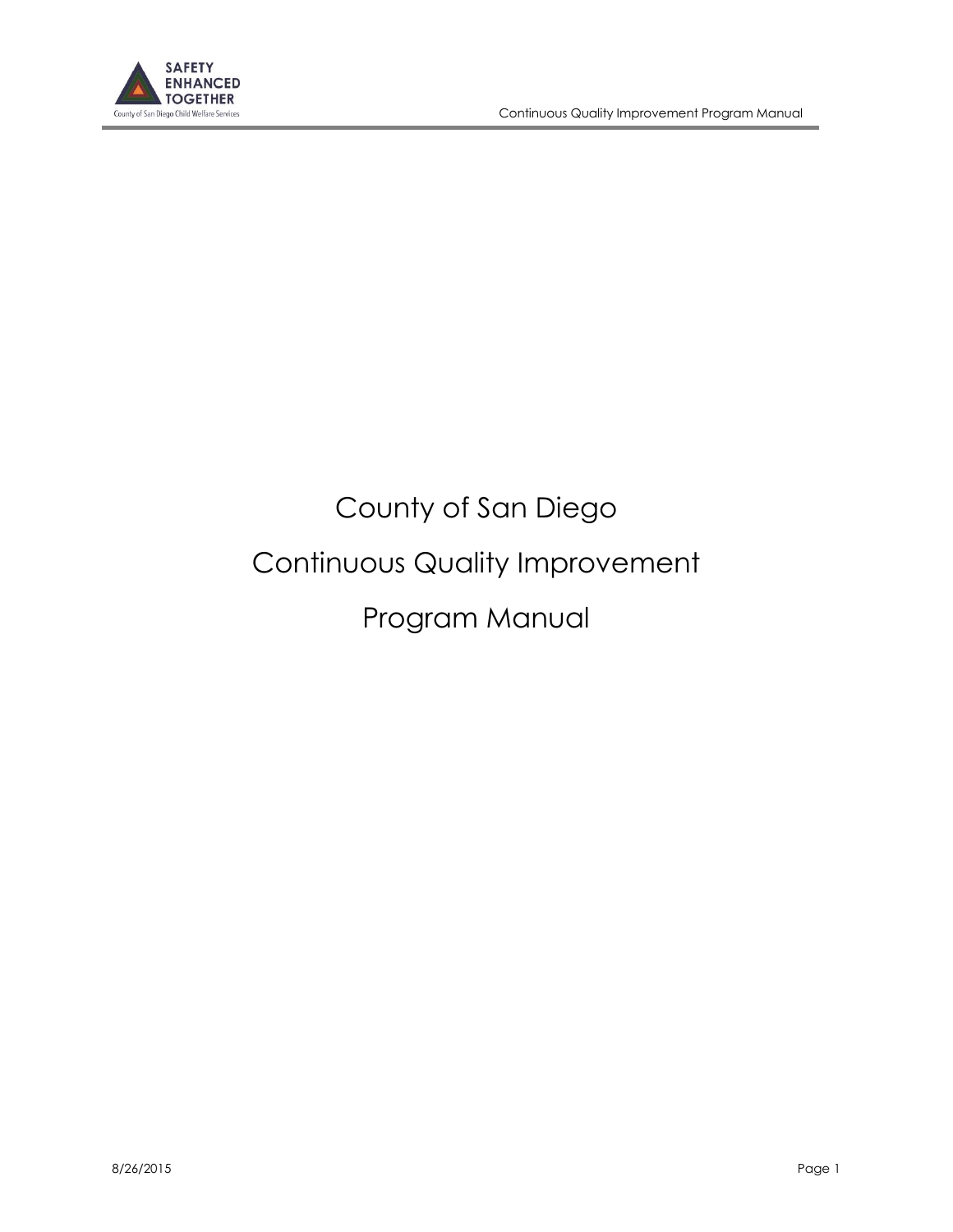

# **Table of Contents**

- I. CQI Background & Philosophy
	- a. ACF CQI Information Memorandum
	- b. CQI Vision & Link to SET
	- c. 2012-2017 System Improvement Plan Overview
- II. Roles and Responsibilities
	- a. Organizational Chart
	- b. CQI PA
	- c. Centralized CQI Unit
	- d. Data Unit
	- e. Regional Staff and Management Roles
	- f. Collaboration
	- g. Communication
- III. Data Management
	- a. Ops
	- b. Outcomes Improvement Project
	- c. SIP
	- d. Development of KDR
	- e. KDR Template / Instructions
	- f. Special Programs
		- i. Adoptions
		- ii. Residential / Extended Foster Care
	- g. Safe Measures
		- i. Safe Measures Policy and Procedures
		- ii. Safe Measures Tips
- IV. Case Reviews
	- a. CFSR Tool
	- b. Review Manual
	- c. Case Review Template
	- d. Referral Review Template
- V. Forms
	- a. Centralized CQI Unit Project Referral Form
	- b. Data Request Form
- VI. Training and Coaching
- VII. Tips & Links to Resources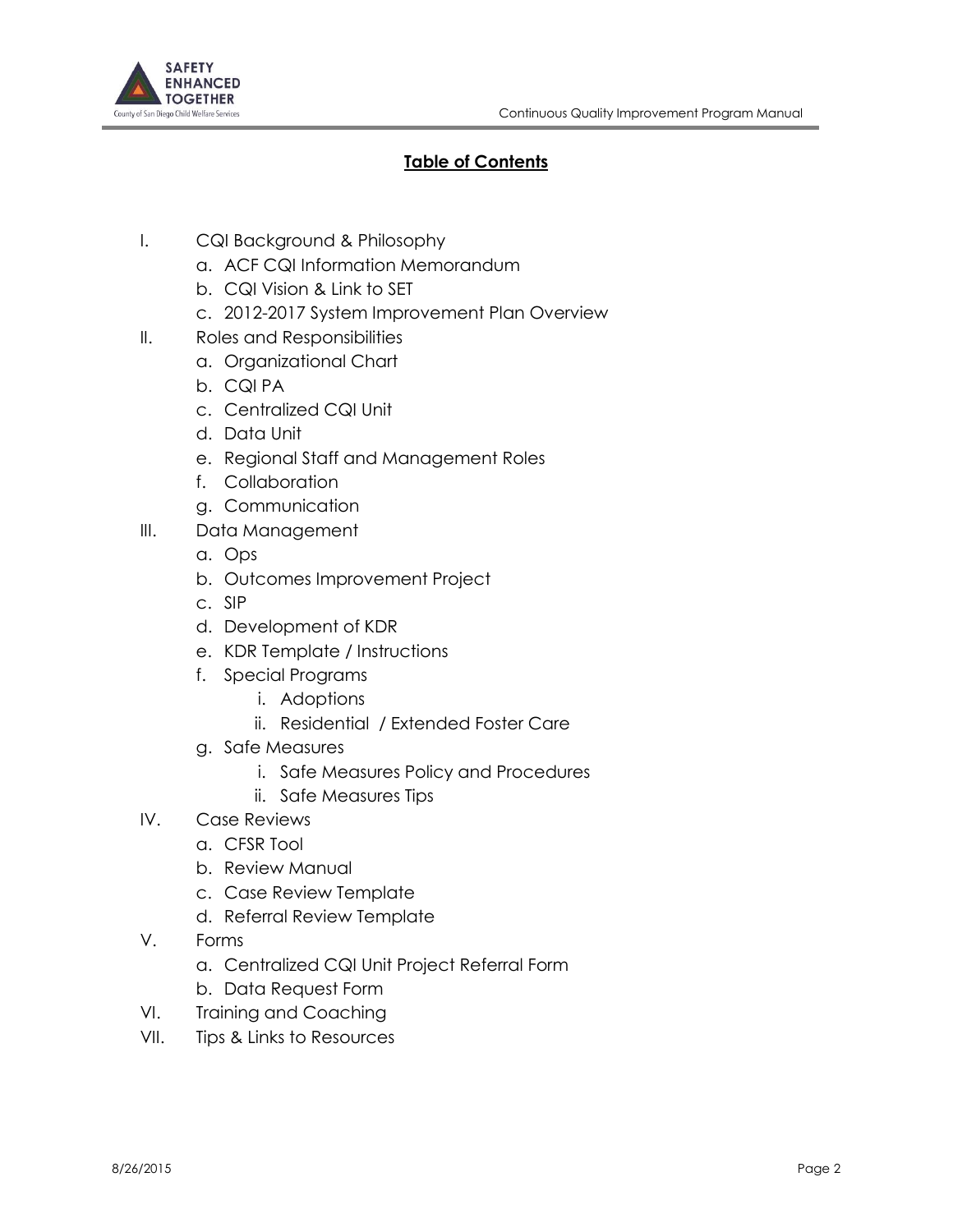

Philosophy of Continuous Quality Improvement in San Diego County Child Welfare Services

## **CQI Background & Philosophy**

San Diego Child Welfare Services (CWS) first began focusing on Quality Assurance in 2006 when the Quality Assurance Supervisor position was developed. This group began to create some of the processes and tools that remain in place today to ensure we are meeting outcomes for children and families and providing quality case practice.

San Diego County Child Welfare Services (CWS) began shifting from Quality Assurance (QA) to Continuous Quality Improvement (CQI) in 2012. Implementation of Safety-Organized Practice, development of the Safety Enhanced Together (SET) practice framework along with national and statewide momentum made it clear that we needed a qualitative review process that was not just about looking back but making sure the work we had already done was our best. We wanted a process that would support our SET practice framework and help us develop and grow as a learning organization. The goal for CQI in San Diego is to evaluate and identify what is working well and build upon our strengths as a child welfare system as well as recognize where improvements are needed and strategically implement necessary changes to our practice.

Continuous Quality Improvement supports the practice of Appreciative Inquiry by helping us focus on the areas we are doing well; CQI can help identify when staff are doing well and help us spread and grow those practices throughout our system. CQI relies on shared responsibility for data and outcomes at all levels of staff. It is not just one person's job to make sure we are checking our data. Workers, supervisors, and managers all have the responsibility to input quality data and to know about data and outcomes. CQI also helps us have more transparency by partnering with families, youth, and other key stakeholders to take a look at how we improve our system and using their feedback as another means to evaluate our work.

A CQI approach will focus on identifying the root causes of problems or contributing factors to strengths, developing interventions to reduce or eliminate these causes or further improve upon strengths, and taking action to correct the processes with a continuous feedback loop to make and maintain positive changes in policy and case practice. Ownership for continuous improvement is essential at all levels of staff and it is necessary for the entire Child Welfare team to place a high value on teamwork, collaboration, and communication.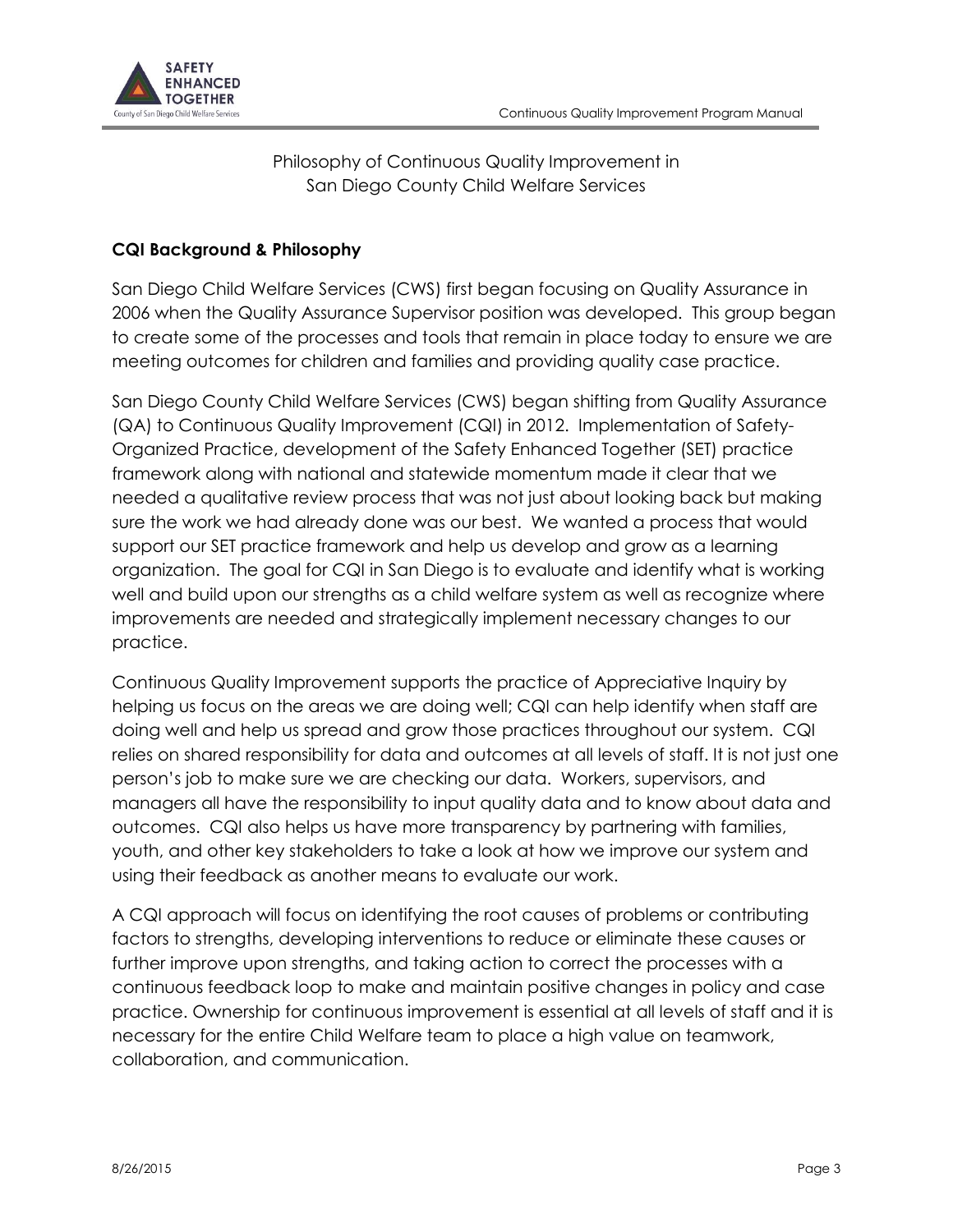

The basis for the shift to the CQI process from the QA System in 2012 came when the Administration for Children and Families (ACF) issued an **[Information Memorandum](http://www.acf.hhs.gov/sites/default/files/cb/im1207.pdf)** mandating the development of CQI. The memorandum explains the QA systems from State to State needed an upgrade as QA focused on past performance and compliance whereas CQI is proactive and quality centered. Below are the links to the memorandum that defines and outlines the functional components of the CQI process and the **[SET Practice Framework](https://cwc/sites/CWS/GaR/Shared%20Documents/Resources/SET/SET%20Values%20and%20Principles.pdf).**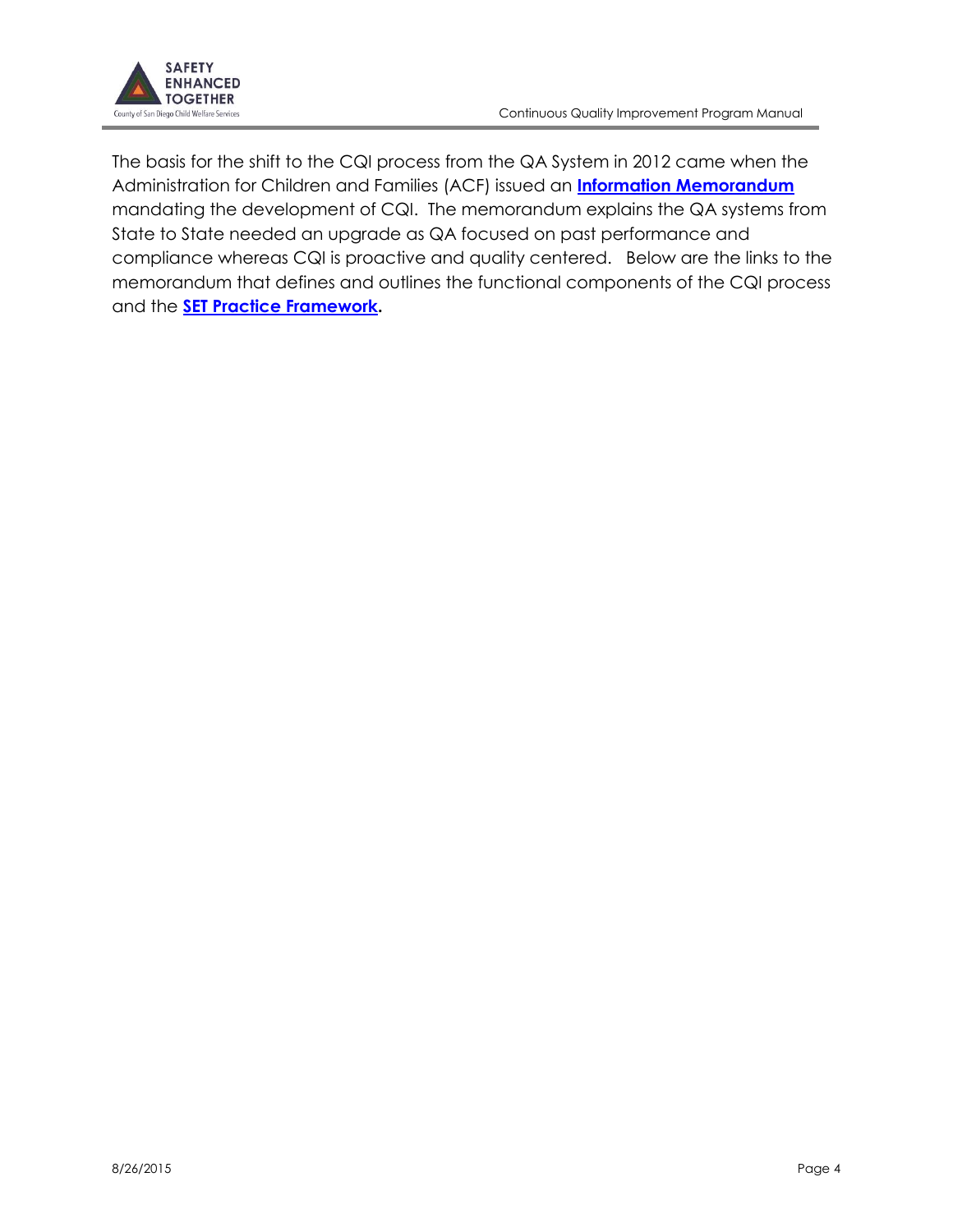

# **Roles and Responsibilities**



# San Diego's Continuous Quality Improvement Structure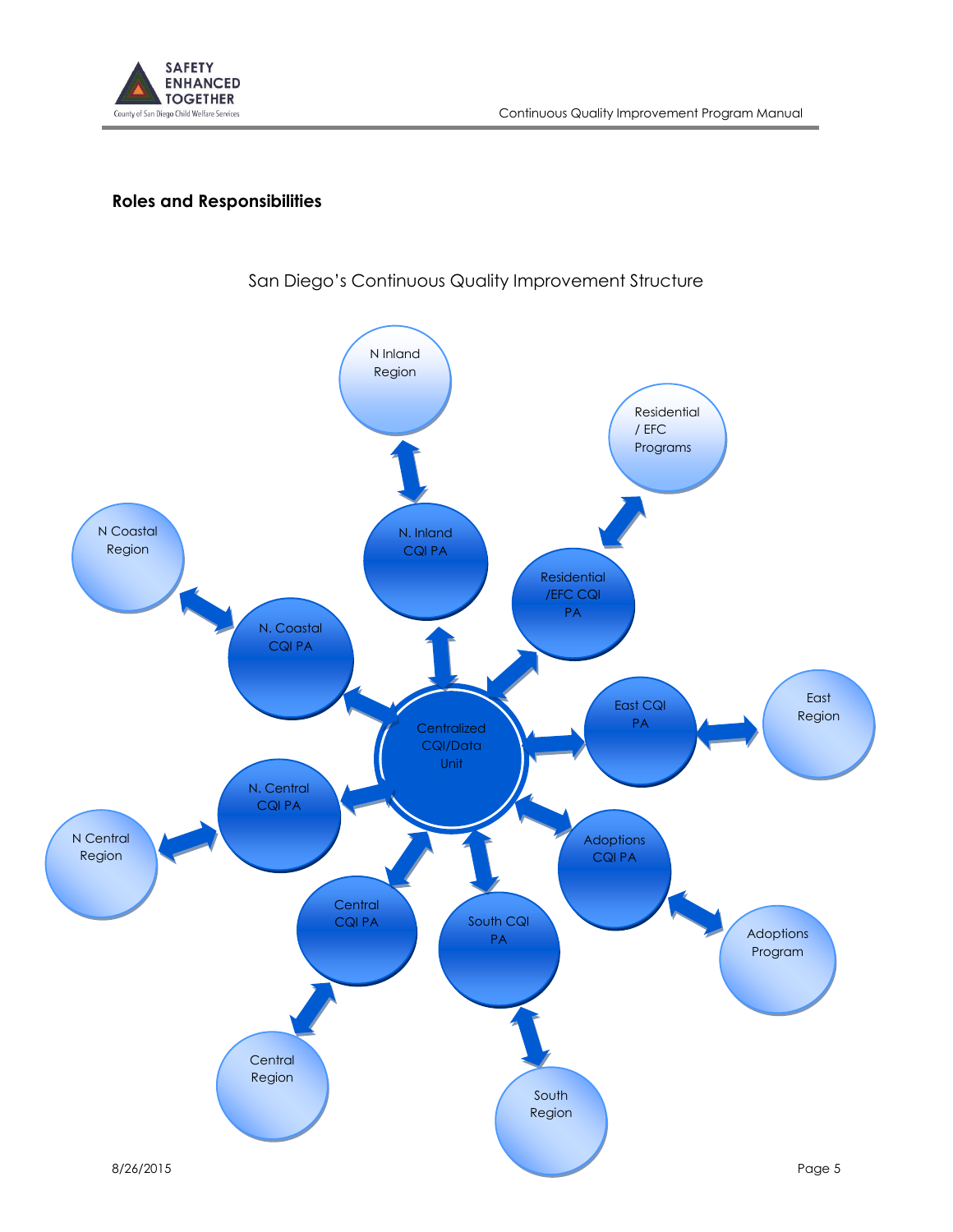

#### **Continuous Quality Improvement Policy Analyst Duties**

#### *General Description*

A Continuous Quality Improvement (CQI) Policy Analyst (PA) is assigned to each Child Welfare Services (CWS) Region and to selected Centralized CWS programs. CQI Policy Analysts are an integral part of the CWS CQI process providing solution focused planning and support in response to qualitative and quantitative findings.

The role of the CQI PA is to ensure that policies and practices are correctly followed and that best practices and the SET practice framework are used in providing services to children and families. They are responsible for activities that support and monitor the implementation of SET practice framework, including activities that ensure the accuracy of operational and outcome data. The CQI PA acts as a mentor and coach to support regional / program staff, highlights best practices, and focuses on areas for improvement. They are an essential link in the communication feedback loop between staff at all levels, identifying opportunities for cross threading and integration.

#### *Knowledge Base:*

The CQI PA has a strong understanding of and ability to interpret and mentor staff on:

- Child Welfare Services policies, procedures, and promising practices
- County, State, and Federal mandates and outcome measures including the Operational Incentive Plan, Operations Plan and System Improvement Plan measures
- The Safety Enhanced Together (SET) Practice Framework and Safety-Organized Practice (SOP)
- Safe Measures
- Data Analysis

#### *Primary Responsibilities*

- Promote SET framework
- Understand and communicate practice/data issues, to identify best practices, and to mitigate risk while monitoring interventions.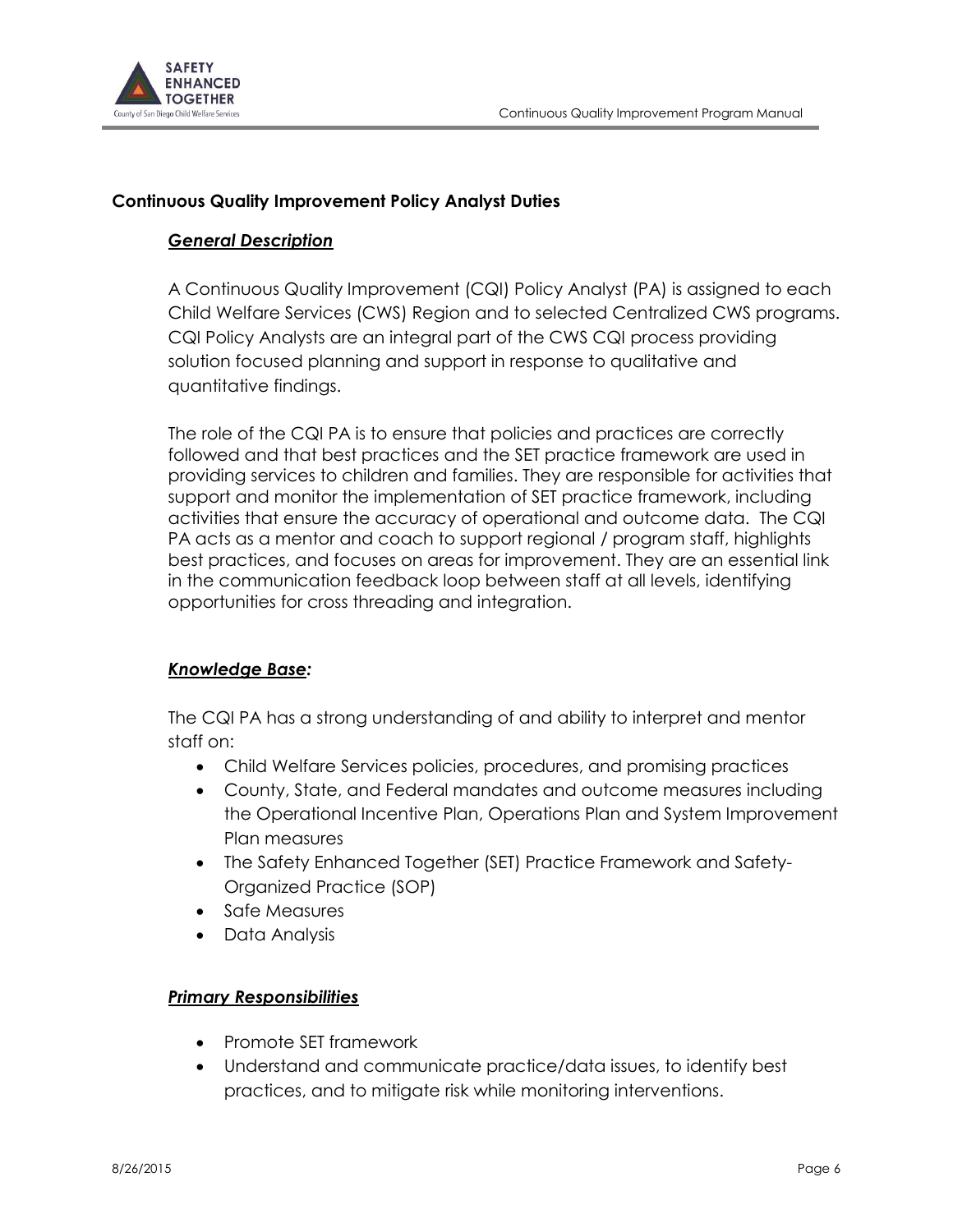

- Integrate those CQI findings into training, coaching and mentoring for regional / program staff and to support the skill development of staff at all levels to support CQI.
- Identify root causes of outcomes, testing hypotheses, and identifying interventions.
- Conduct qualitative and quantitative referral and case reviews to identify best practices and improvement areas.
- Preparation and Analysis of Key Data Reports (KDR) while educating managers, supervisors and workers on trends, outcomes, best practice and lessons learned.
- Promote full utilization of Safe Measures.
- Communicate and expand best practice to support improved outcomes.
- Attend trainings as required.

## *Duties and Activities:*

- Collaboration with Policy, Data, and Centralized CQI.
- Attendance and participation at the following meetings to make meeting productive:
	- 1. CQI Workgroup meetings
	- 2. CQI Steering Committee meetings
- Develop and implement a standardized CQI Policy Manual with clear processes, tools, and trainings.
- Create and implement case review tools, tracking tools, and other tools to support practices.
- Analyzing data and communicating results to identify and mitigate risks while monitoring interventions.
- Facilitate the following:
	- 1. Multidisciplinary Team (MDT) Case Consultation meetings/or Adoptions Case Consults and document results.
	- 2. Department of Justice (DOJ) Committee Meeting
	- 3. Facilitate CQI/Data work groups in region / program
- Research and respond to program inquiries from CWS managers and staff; such as high risk and high profile case review ("deep dives").
- Train and interpret policies and program protocols to PSW's including performing consultation on cases.
- Coordinate with other regional CWS offices / programs as appropriate.
- Participate in program development and planning.
- Participate in unit and staff meetings, case consultations.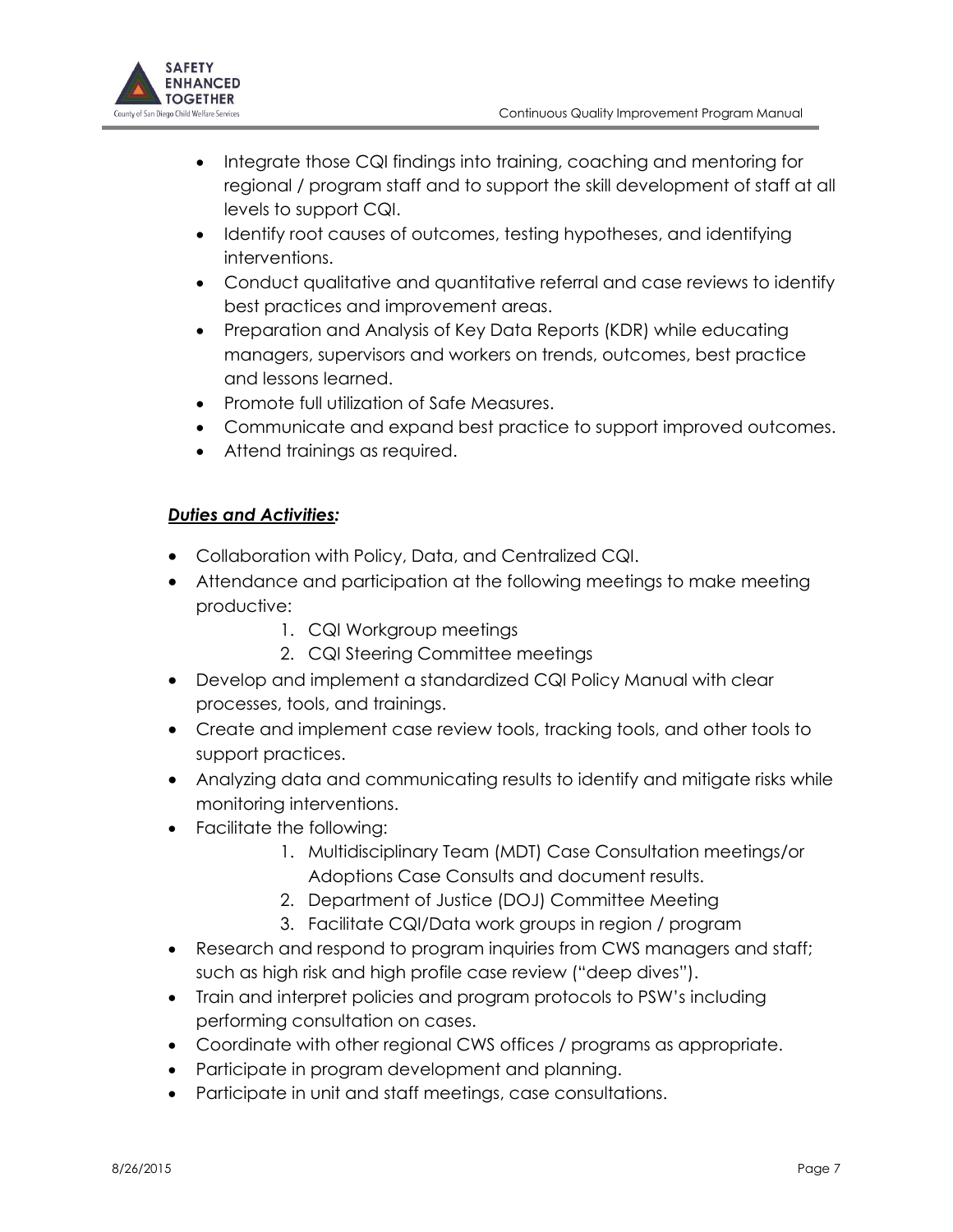

- Provide training, coaching, and mentoring to staff re: policy, CQI, and data.
- Research, interpret, and prepare summaries on related policies and procedures.
- Facilitate cross region / program sharing of tools and resources.
- Identify trends, facilitate discussions to improve performance, identify risks, and implement mitigation plans.
- Facilitate regional/program sharing of concerns and problem solving of practice, tracking and reporting issues.

## **Centralized Continuous Quality Improvement Unit Duties**

#### *General Description*

The centralized Continuous Quality Improvement (CQI) Unit is part of Child Welfare Services' Policy & Program Support. The unit consists of a PSS, and six Senior Protective Services Workers. The centralized unit is an integral part of the CWS CQI process and supports the SET practice framework by providing solution focused planning and support to management in response to qualitative and quantitative findings after analyzing county-wide data.

## *Knowledge Base:*

- Experience and a thorough understanding of the principles of child abuse investigation and casework practice
- Strong knowledge of Child Welfare Services policies and procedures
- Excellent written and verbal communication
- Possess the ability to objectively analyze data and cases and maintain strict confidentiality when conducting referral and case reviews
- A working knowledge of various computer software programs: CWS/CMS, Excel, Safe Measures
- The ability to prioritize workload, administer assignments and respond to requests in a timely manner
- Knowledge of promising/best practices in child welfare
- Ability to evaluate and promote best practice
- Ability to work under firm deadlines
- Consultation, planning and problem solving skills
- Excellent collaboration and political acumen
- Ability to work independently and as part of a multi-disciplinary team
- Willingness to assume a wide range of duties
- Ability to recognize opportunities for cross threading and integration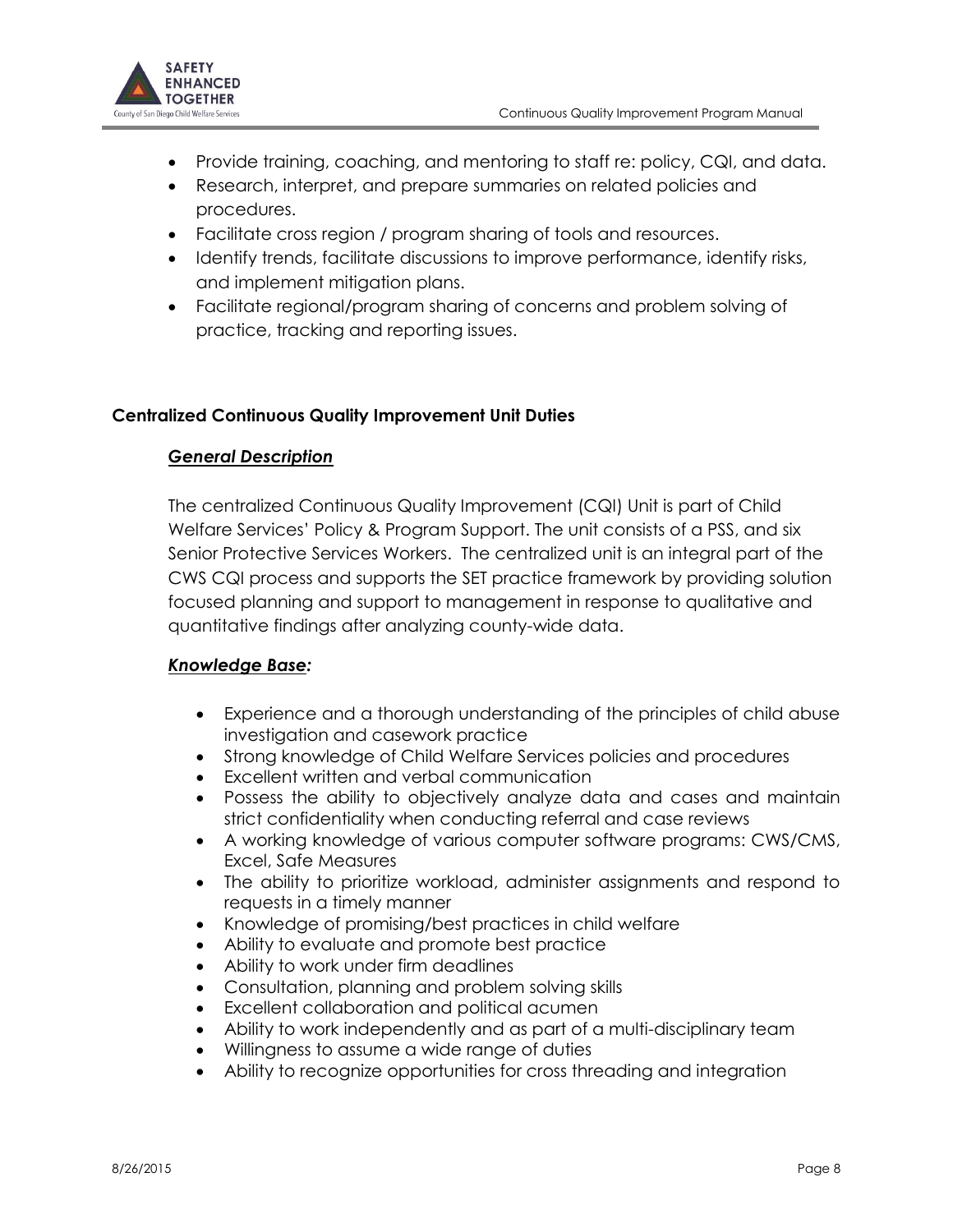

#### *Primary Responsibilities& Duties*

- Collaboration with Policy, Data, and CQI PA's
- Attendance at monthly CQI Workgroup meetings and at quarterly CQI Steering Committee meetings
- Develop and implement a standardized CQI Policy Manual with clear processes, tools, and trainings
- Create and implement case review tools, tracking tools, and other tools to support practices
- Complete CFSR case reviews using the CFSR Case Review Tool, as needed
- Complete case and referral reviews using the SET Case Review and Referral Review Tools
- Complete Management Assignments/Projects and provide timely responses
- Prepare study results, deep dive analysis and reports
- Utilize tools to assist in improving and enhancing casework practice
- Participate in program development and planning
- Facilitate/and participate in unit and staff meetings, case reviews, conferences, work groups, and task forces
- Provide support and training to social work Regional/Program staff related to best practice and the enhancement of casework
- Attend monthly Centralized CQI and Regional CQI Policy Analyst meetings as appropriate/requested
- Assist in the research, interpretation, and preparation of summaries on various policies and procedures
- Provide administrative support and perform related work as required
- Assist with evaluations of strategies, interventions, and contracted services
- Work with the Data Unit and Regional CQI Policy Analysts to coordinate CQI activities countywide
- Integrate CQI findings into training, coaching and mentoring for regional / program staff and to support the skill development of staff at all levels to support CQI
- Promote full utilization of Safe Measures
- Communicate and expand best practice to support improved outcomes

#### *Data Unit Roles*

The CWS Data Unit collects and analyzes county wide data to identify trends and support the CQI process. The Data Unit produces regular monthly and quarterly data reports to assist the Director, Deputy Directors and Regional Managers in evaluating and responding to regional and program trends to continually improve best practice. Some of the duties the Data Unit routinely performs are: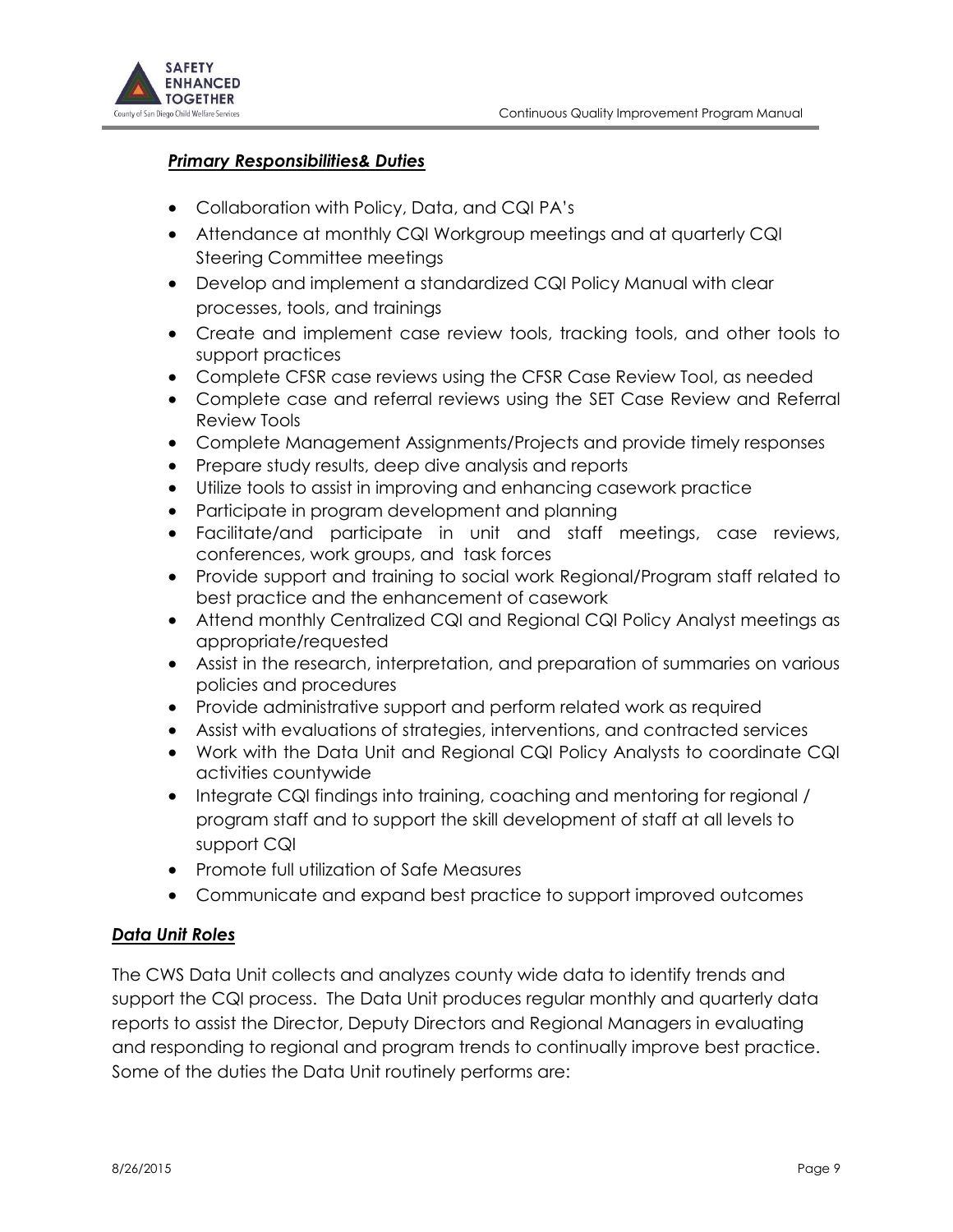

- Develop, analyze, and distribute reports to the CWS Director and other executive staff, CWS operations staff, and HHSA regional staff to support planning, continuous quality improvement, and best practices.
- Respond to ad-hoc data requests from the HHSA Director, other HHSA programs, other County departments, the Board of Supervisors, and outside organizations.
- Produce and distribute regular monthly/quarterly reports to managers and/or regional staff.
- Provide program evaluation support for the Cultural Broker Program, the Family Integrated Treatment Program, and Families as Partners Program, Safety-Organized Practice, and other programs as necessary.
- Coordinate research requests made to Child Welfare.
- Participate in workgroups/projects with data needs.
- Provide measure development and tracking support for the County's System Improvement Plan (SIP) with the State.
- Provide data support to the Contracts unit.
- Participate in PPS business planning.
- Provide data support to CWS Admin and regions for the County's Operations Plan.
- Attend monthly CQI meetings.

## **Regional Staff and Management Roles**

One of the necessary elements of an effective CQI system is active inclusion and participation of staff at all levels of the agency. Line staff, supervisors, and regional management all play important roles in the CQI system.

Role of the Social Worker:

- Support and implement SET
- Ensure documentation is entered correctly and timely for all referrals and cases.
- Use Safe Measures regularly to track compliance and outcome measures for referrals/cases.
- Discuss Safe Measures in your supervision with your supervisor at least once per month.
- Participate in coaching with your supervisor and/or other coaches to enhance your skills.
- Work closely with your CQI Policy Analyst to participate in regional/program CQI teams to look at trends and practice issues throughout the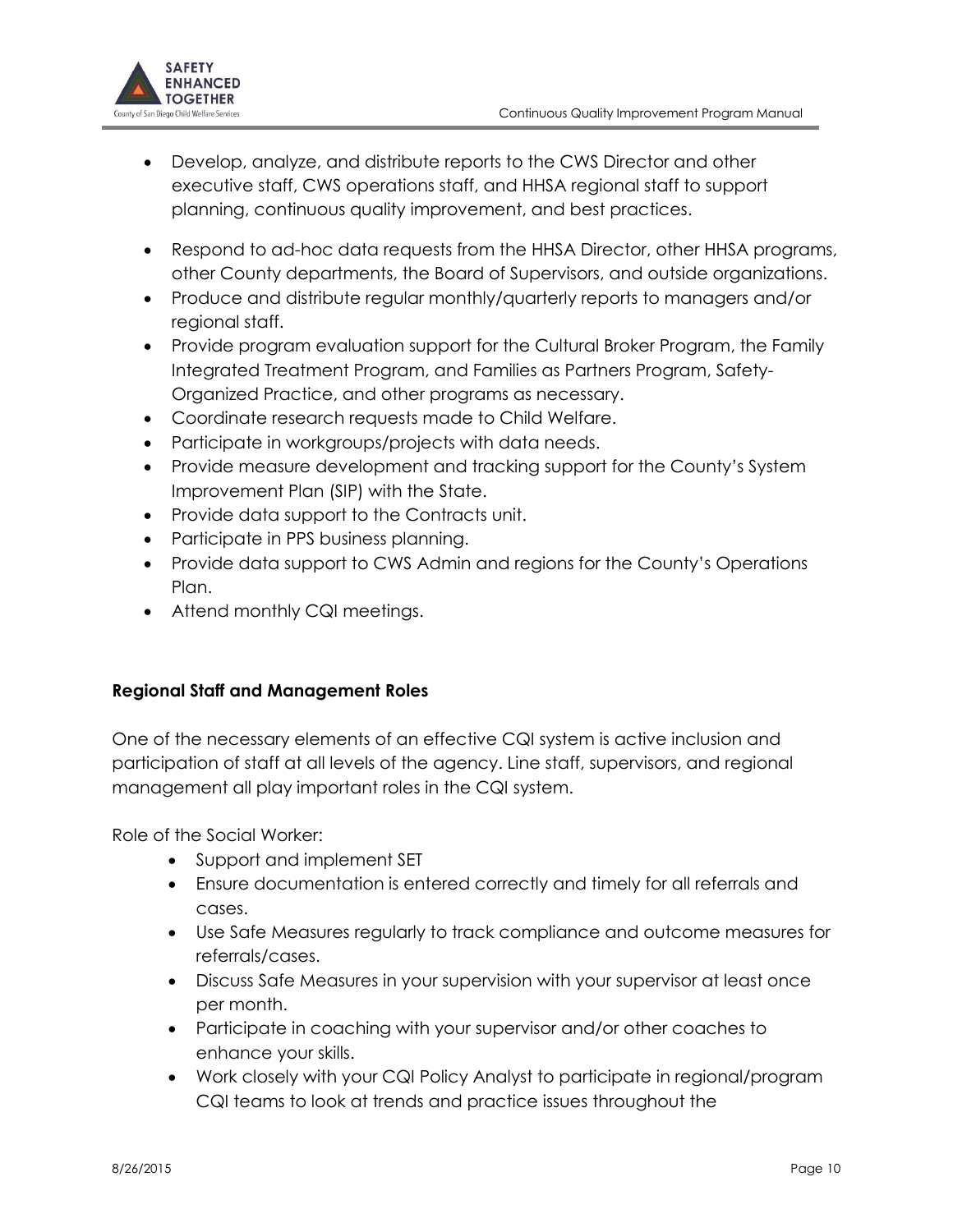

region/program, helping to identify the reasons for observed trends and practices, and problem solve for potential interventions and solutions.

Role of the Supervisor:

- Review workers' referrals and cases to ensure that information entered into CWS/CMS is accurate and timely.
- Review referrals and cases of staff and provide feedback regarding accurate documentation and case decision making.
- Provide support and participate in coaching with staff and/or work with CQI PA on coaching staff.
- Use Safe Measures regularly to track both compliance measures and outcomes measures for your workers individually, and your unit as a whole. Discuss Safe Measures in supervision with your workers, and in your own supervision with your manager.
- Help workers learn how to use Safe Measures.
- Work closely with your CQI Policy Analyst to participate in regional/program CQI teams to look at trends and practice issues throughout the region/program.
- Ensure workers are in compliance with regulations.

Role of the Manager:

- Understand and articulate the role of CQI for supervisors and staff.
- Review the Key Data Reports on a monthly basis and other important data trends for the region/program.
- Support regional/program CQI teams for ongoing review of regional/program data.
- Provide and support coaching for staff and supervisors.
- Discuss Safe Measures in supervision with supervisors at least once a month.
- Participate in the CQI Steering Committee to shape the role of CQI throughout CWS.

## **Collaboration**

A thorough CQI process includes collaboration between staff members on all levels. A constant and smooth flow of communication is essential for a successful CQI team. Different CQI collaborations include the following:

 **CQI Project Collaborations** – To create a transparent flow of communication, project proposals will be shared at the monthly CQI Workgroup meetings, prior to the project starting, so that a shared vision and plan can be developed. As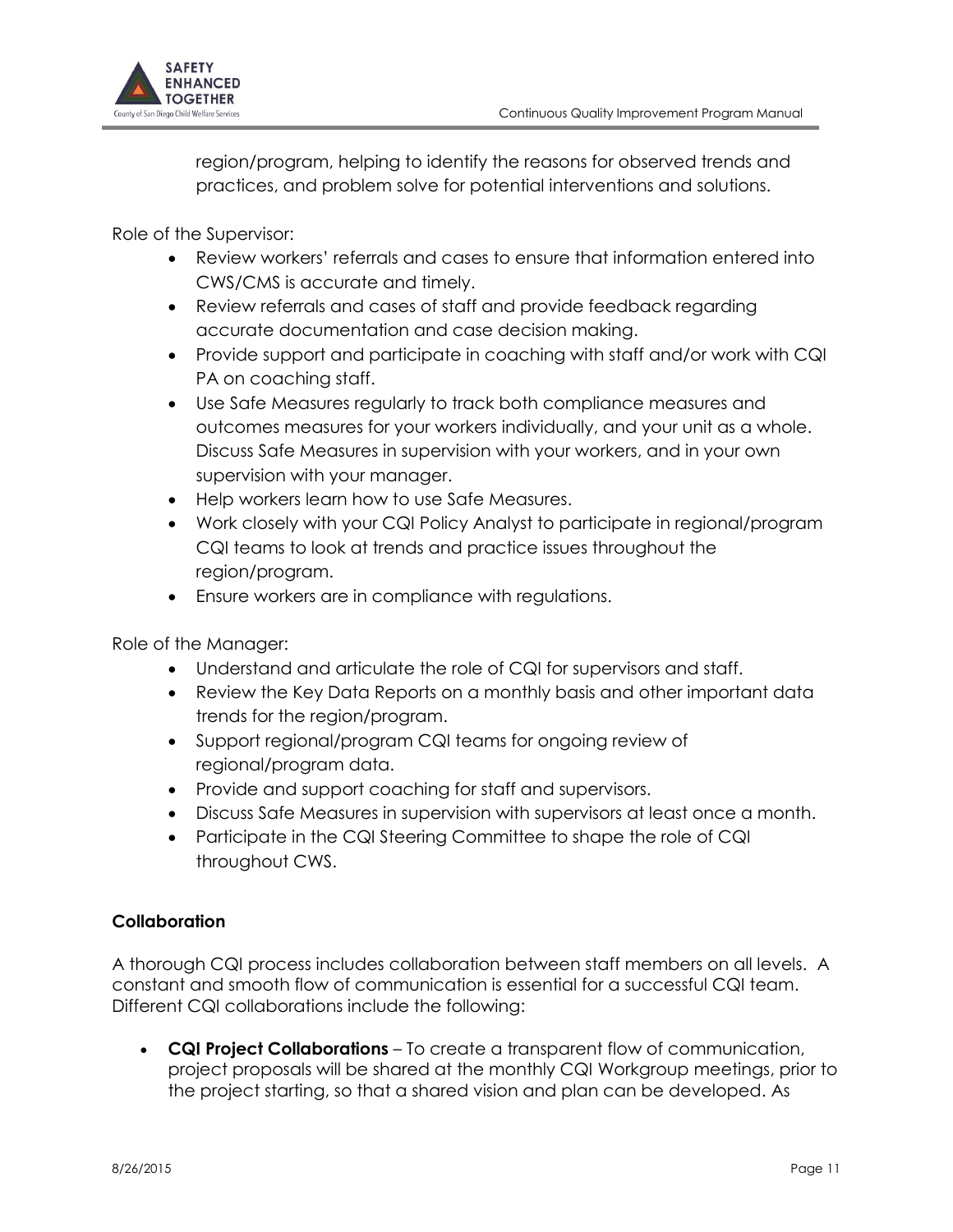

projects are assigned to the SPSWs in the Centralized CQI Unit, it may be necessary for the SPSW to complete the project with input and participation from one or more CQI PAs. When participation from the CQI PA is needed, the CQI manager will request approval from the regional manager.

- **CQI Awards** CQI Awards are one way to utilize Appreciative Inquiry and help spread best practice. CQI Awards are presented differently in each region / program, and examples of such can be found in the CQI Tips section on SharePoint.
- **CQI Workgroup** Meets monthly with the CQI Manager, Centralized CQI Unit, CQI PA's, and Policy Manager to discuss and plan CQI activities, CQI projects, future project ideas, feedback related to CQI processes, CQI training, and other CQI planning activities as needed.
- **CQI Learning Circle** This is a topic driven group involving the Centralized CQI PSS, Centralized CQI SPSWs, and CQI PA's. The learning circle is guided by CQI issues that are identified in the workgroup meetings.
- **CQI Steering Committee** Meets quarterly after the CWS Managers' Program Integrity Meeting. The Committee consists of the Centralized CQI Unit, PPS DD, all CWS Managers, and CQI PAs. The steering committee is responsible for discussing and planning the direction, implementation, and activities involving CQI in San Diego County Child Welfare Services.
- **Regional CQI PA Learning Circle** This is an informal meeting involving the regional CQI PAs. This meeting is scheduled by a CQI PA, and serves as a support session for the CQI PAs.
- **Centralized CQI Unit Meeting** This meeting involves the CQI Unit PSS and the CQI SPSWs and occurs on a regular monthly basis to discuss projects and operations within the centralized unit.
- **Data/ CQI Meeting** Occurs bi-weekly with the PPS Managers, Data Unit, and Centralized CQI Unit to discuss data requests received, Federal and State Data and CQI updates, research requests, Ad Hoc reports, and other centralized functions.
- **Data Unit Meeting** Occurs monthly with the CQI Manager and the Data Unit to discuss projects and operations within the Data Unit.
- **Regional CQI Teams** The use of and analysis of data is a shared responsibility at all levels, from line staff to upper management. Regional CQI teams are formed as a method to share and discuss data trends in the regions / program. Each region / program will have a CQI Team including all levels of protective services staff (PSW, SPSW, PSS, and Regional Manager) and can include staff from the Centralized CQI Unit. CQI Teams may change members depending on the focus of the group, and they may meet briefly or for multiple times over an extended period of time depending on the issue of the focus. This team will:
	- 1. Meet routinely (at least quarterly) to discuss trends and share ideas for improving practice. The frequency of the meetings (monthly, quarterly, etc) depends on the topic and trend being evaluated. These meetings can lead to the formation of special topic teams.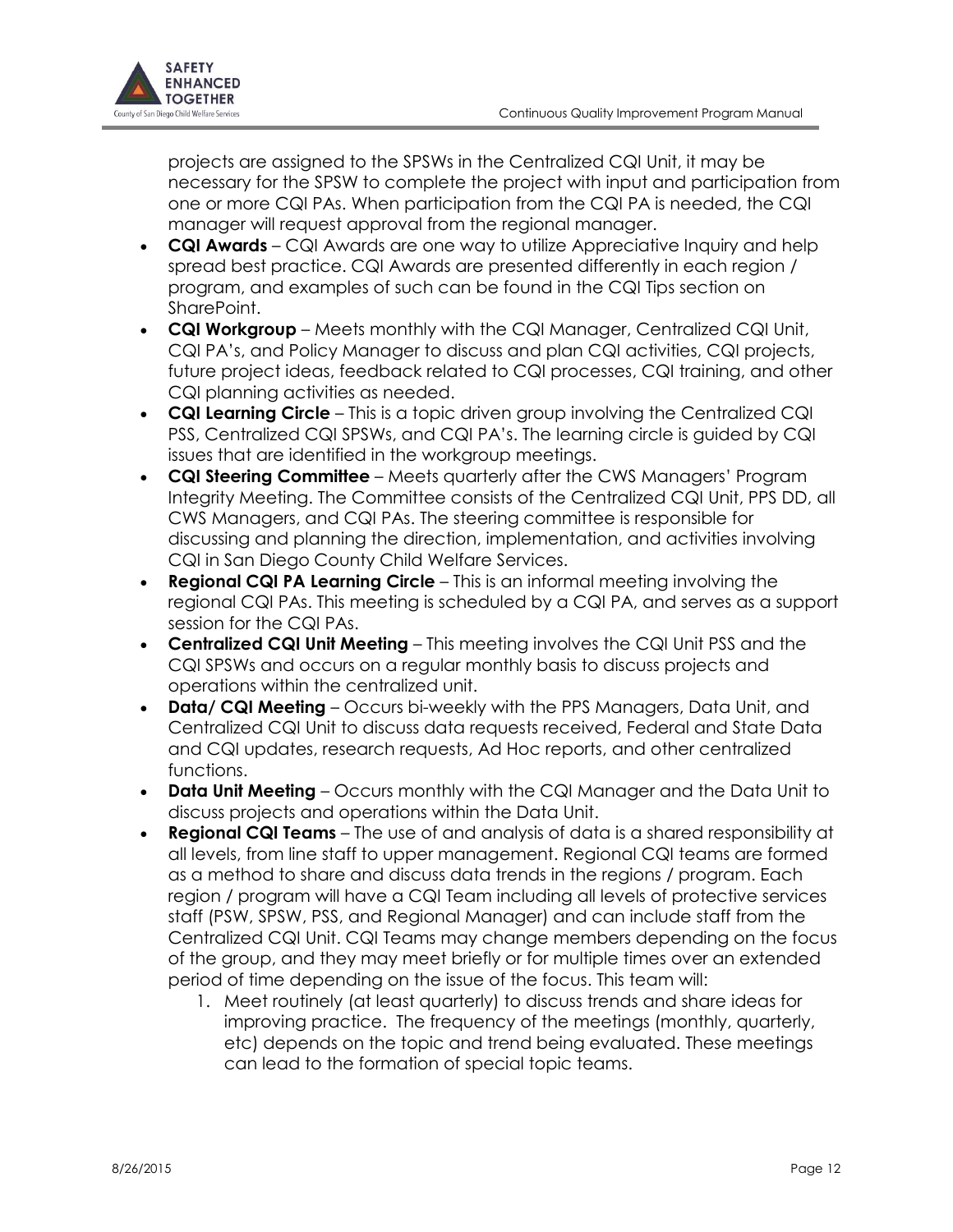

2. Give input and have the opportunity to attend/lead Regional CQI Teams that focus on specific areas of strength or concerns that need improvement.

The CQI PA is responsible for:

- 1. Identifying team members
- 2. Disseminating information regarding trends and the CQI processes
- 3. Coordinating/leading/facilitating Regional CQI Teams to ensure accurate information is shared with staff.
- 4. Helping create special topic teams.

Regional CQI Teams can be formatted as discussions that focus on the strengths that are contributing to an outstanding measure, as well as areas needed for improvement. Teams should use an Appreciative Inquiry approach when analyzing regional data (see Tips & Links to Resources section for guidance on this approach). As trends are observed and tracked in each region/program by the CQI PAs, there may be trends that need to be analyzed at a deeper level to determine if an intervention can improve practice within the region/program.

The team's purpose is to develop an action plan with the goal of improving practice through the implementation of the plan. This type of collaboration is an example of using data to drive our practice in child welfare, and the process can be developed in different phases*:*

Teaming Phase: In the Teaming Phase, the CQI PA will provide the team with an overview of regional statistics, using data gathered from Safe Measures and other sources. This will be presented in various ways to the team, using a strengths based approach, with a strong emphasis on areas that are going well in the region/program. The teaming phase should occur in the format of an open discussion. Teams will be encouraged to use the data provided to them to seek solutions where improvements are needed. Some examples of improvement areas are:

- Pending referrals in a particular unit
- SIP measures where a region/program is not meeting the standard
- CFSR measures where a region/program is not meeting the standard
- OIP measures where a region/program is not meeting the goal

Assessment Phase: CQI Teams will define the problem they have identified through the use of available data from the CQI PA, Safe Measures, or other sources. The team will identify the scope of the problem (baseline). The team will discuss and analyze factors that have contributed to the undesired measure or outcome. As the facilitator of this process, the CQI PA may want to structure this phase in the format of a mapping, focusing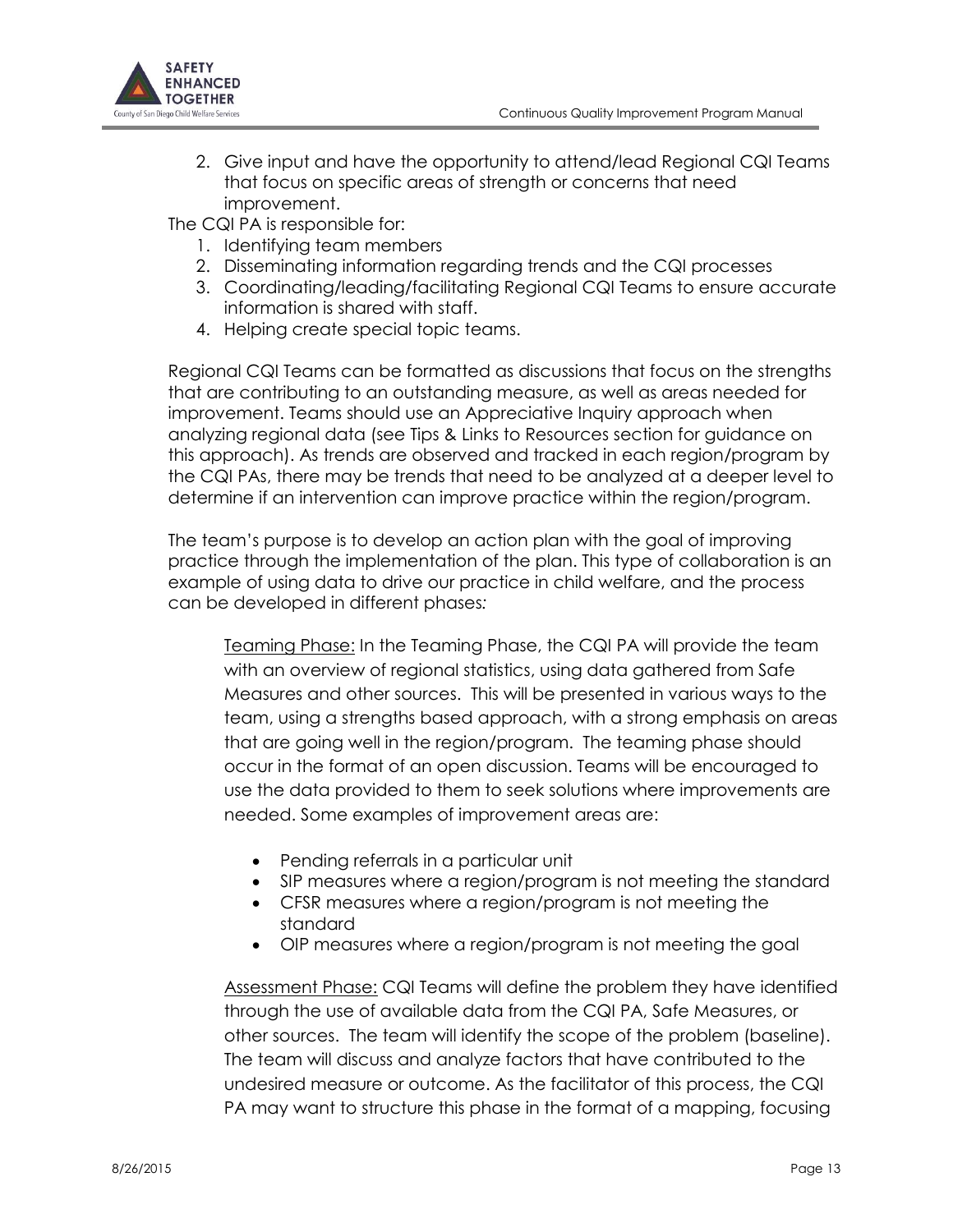

on the strengths that are present in the region/program. This is also the phase where data can be gathered and hypotheses can be discussed and tested.

Planning Phase (or "preparation phase"?): After the problem has been fully assessed by the team, the team will use solution focused strategies to determine the most effective way to implement change. This will involve the creation of action steps and objectives. The SMART formula will be used to formulate an action plan. SMART goals include information that is:

- Specific
- Measurable
- Achievable
- Relevant
- Time Sensitive

For the action plan, the team must determine what elements need to be tracked in order to monitor the issue and who will track those measures. Teams should consider if the Plan, Do, Study, Act (PDSA) methodology is appropriate for testing out ideas in their action plan. For more information on this methodology, refer to the resources section in this manual.

Implementation Phase: The action plan will be communicated to the rest of the unit or region/program through the regional manager, CQI PA or the unit's PSS. A contact person, typically the CQI PA but could also be a team member from the Centralized CQI Unit, will be identified to the rest of the team so that implementation can be monitored and assessed over time. Other factors that need to be monitored include:

- Fiscal impact of implementation
- Workload impact
- **Fidelity**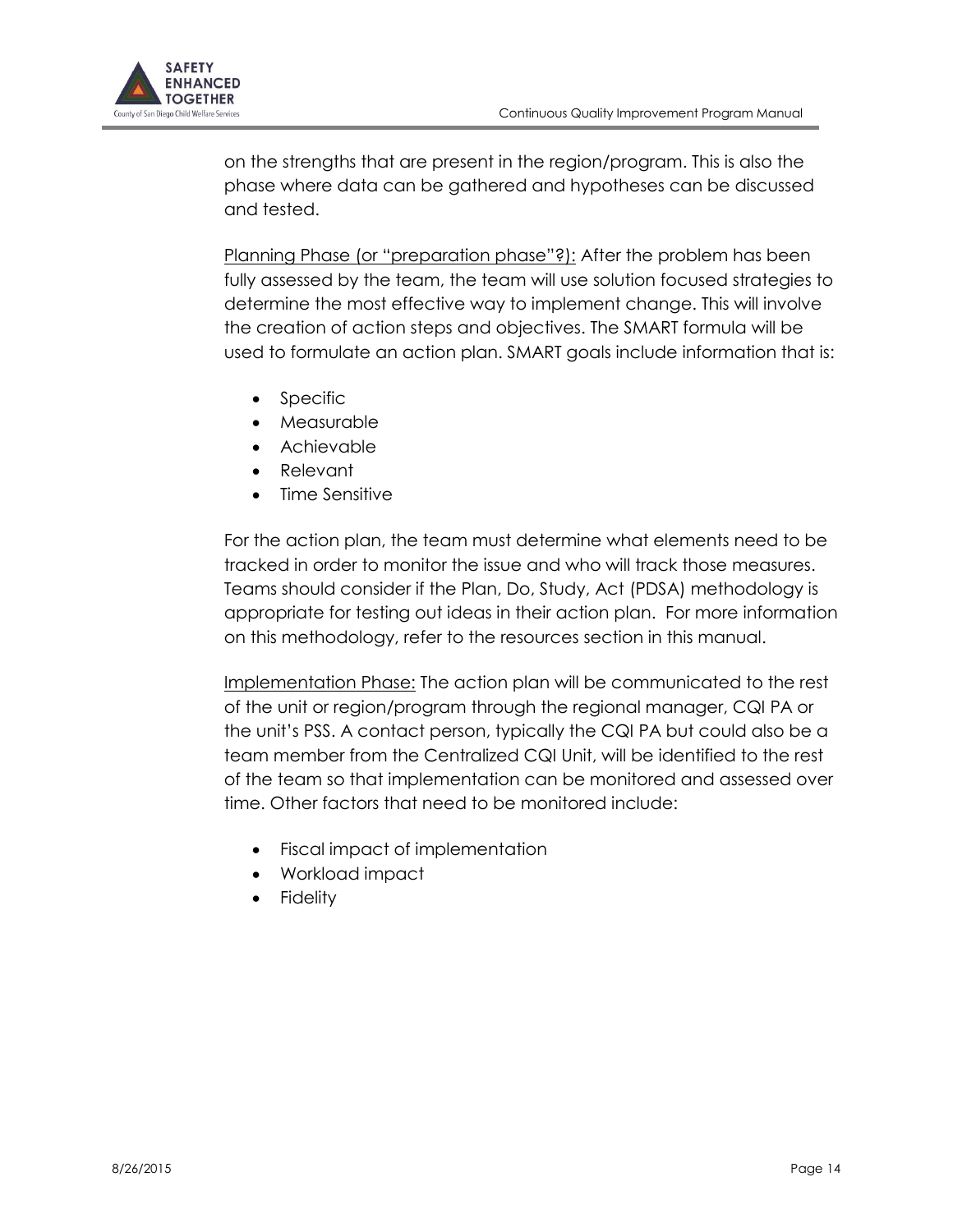

Tracking Phase: After the plan is implemented, the team will arrange for measures, data, and outcomes tracking to be done. This can be completed in several ways, one of which is to include the CQI Unit to help assess for improvement. The Centralized CQI Unit can assist in evaluating the practice after the intervention to determine if an improvement has been made. Teams will evaluate work that has been completed using the new implementation, to see if the desired outcome has been met. Adjustments to the implementation can be made, and the implementation can continue until the desired outcomes are achieved.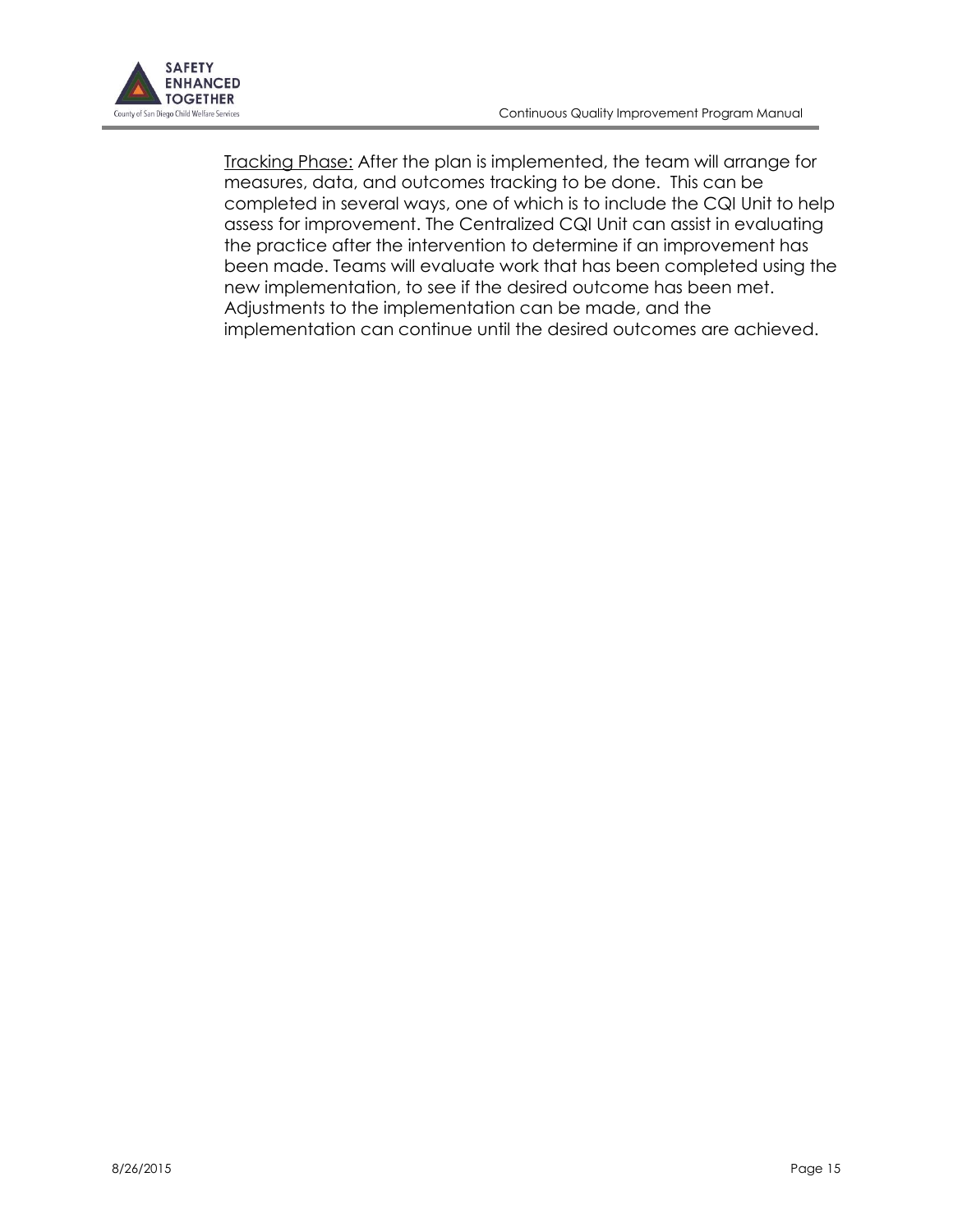## **TAP-IT Diagram**



In addition to specific project collaboration opportunities, there are regular CQI workgroup meetings, steering committees, CQI learning circles, and peer coaching opportunities. CQI members (CQI PSS, CQI Manager, Centralized CQI, and CQI PAs) are to provide any meeting agenda items to the meeting contact person.

#### **Communication**

CQI involves all levels of employees and functions. Open and clear communication within and between groups is essential for effectively working together to improve outcomes. The foundation principle for communication at all levels is that respect and transparency are inherent to a CQI program in order to allow an organization and the individuals involved to be supported in learning from experiences and new information about outcomes. Some of the communication expectations are outlined here.

In order to maintain clear communications and transparency, periodic meetings will occur in the following ways:

- PPS DD & Regional DD: With regionalized operations it is critical for the executive team to have operational understanding and agreement regarding the role and process for CQI at the centralized and regional levels. Communication will occur via
	- Emails with regular updates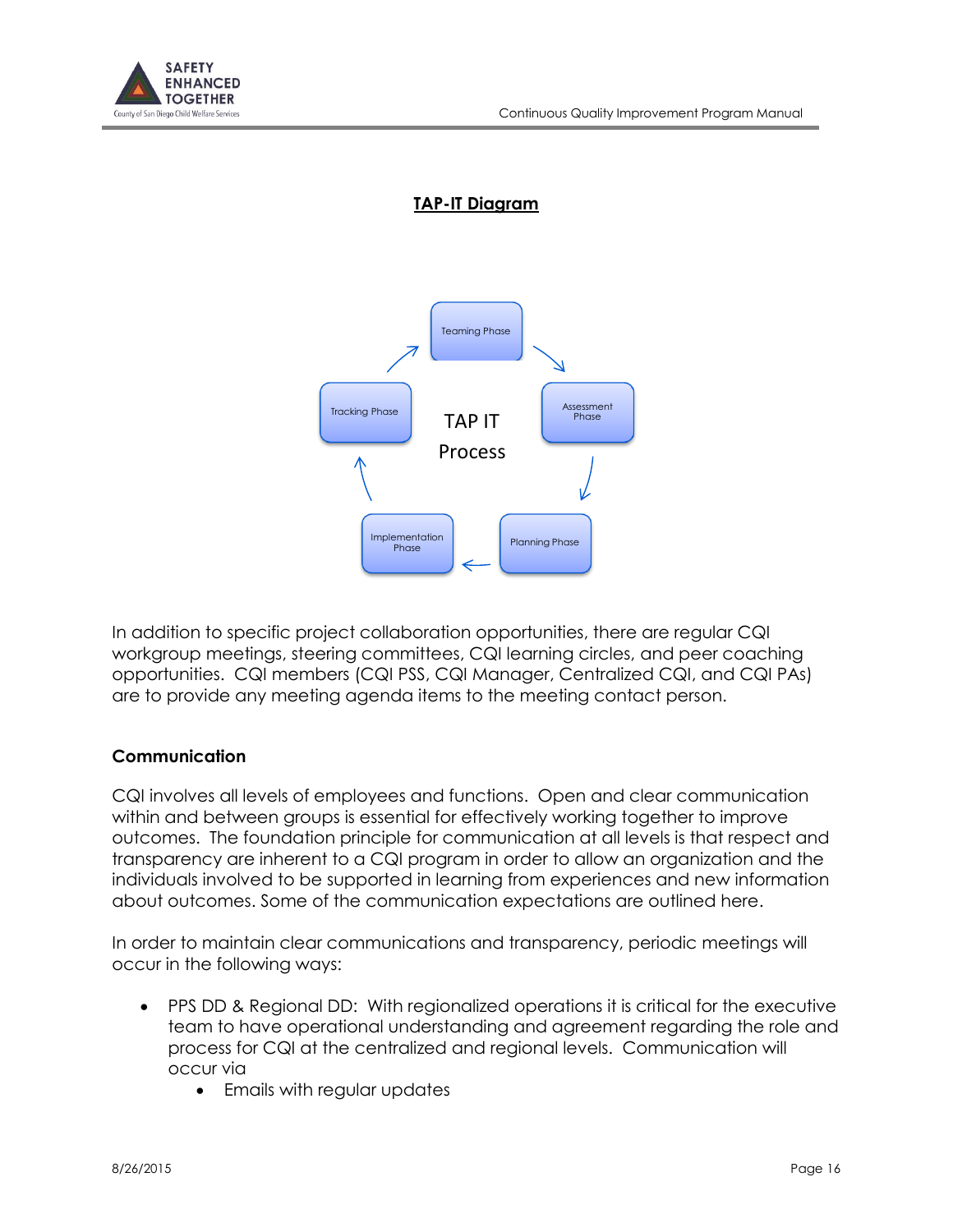

- WebEx meetings to obtain agreements on procedures and policy decisions affecting regional operations and CQI PA workload
- Monthly DD meetings
- CQI Manager & Regional Managers
	- All managers attend quarterly CQI Steering Committee meetings
	- CQI is an agenda item on monthly managers meeting
	- Emails with notices for regular updates and obtaining input for decisions affecting regional operations
	- WebEx meetings to obtain agreements on procedures and policy decisions affecting regional operations and CQI PA workload
- PPS & Regional CQI Policy Analyst
	- Transparency: Information should be shared freely between Centralized CQI Unit and the Regional CQI PAs in order to identify themes in practice and how best to address practice issues. This exchange of information will occur at the monthly CQI Workgroup meeting.
		- o Elevations: When a significant practice or policy issue in a region/program is identified by the Centralized CQI Unit, timely and detailed information is needed by the region/program in order to address those concerns with staff. The CQI Unit PSS will email the Regional CQI PA with the specific concerns and cc the CQI Manager and the Regional Manager to ensure that elevations are handled timely and include the chain of command for the regions/programs.
	- Feedback loops: Results from projects and routine reviews of work product will be shared on a regular basis.
		- Example: reviews conducted by the Centralized CQI Unit will be shared as each is approved by the CQI PSS. They will be sent to the CQI PA in that region/program for analysis and will be shared with the Regional Manager and regional PSS to provide feedback and coaching for the staff person.
		- Example: themes found in the regional reviews requiring focus groups and mitigation plans will be shared with the CQI PSS to inform for possibly casting a wider net and include action plans for other regions/programs or the county as a whole
		- Methods of feedback:
			- **Fmails**
			- WebEx meetings
			- **CQI Learning Circles**
			- CQI Monthly meetings
		- SharePoint: A SharePoint site is available to post information. Regional CQI PAs will not be assigned work via SharePoint.
			- **Data/Results from projects**
			- CQI tips shared by regional CQI PAs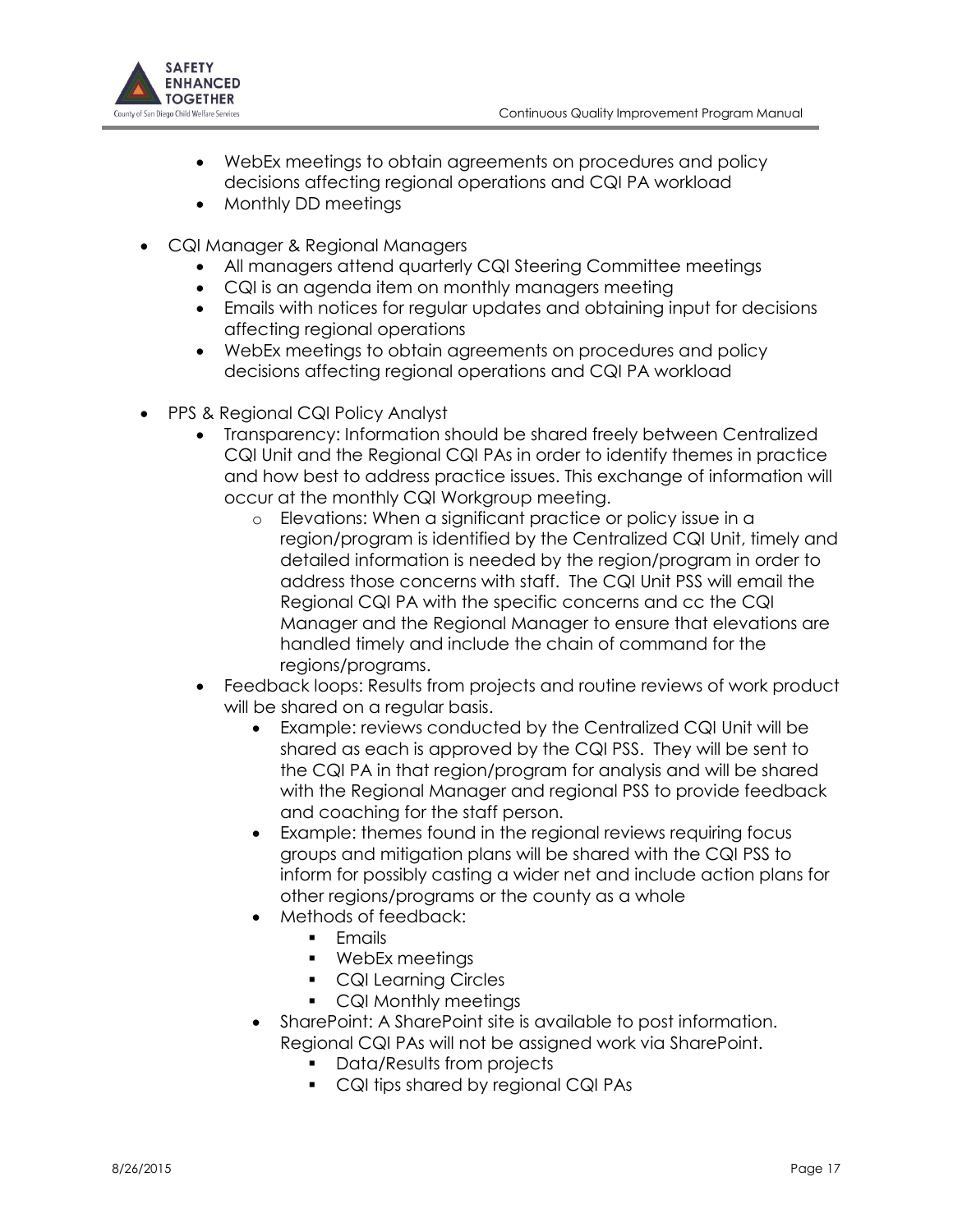

- Project Development: The Centralized CQI Unit will often partner with one or more Regional CQI PA's on specific projects. The same expectations for open and transparent communication will apply here. Requests to partner with a Regional CQI PA should go directly from the CQI Manager to the CQI PA's Regional Manager for approval for the CQI PA to partner with the centralized CQI Unit for the project.
- Centralized CQI Unit and the Data Unit
	- The Data Unit may provide trainings such as Safe Measures and Excel trainings as needed or as requested.
	- The CQI and Data Units attend monthly CQI workgroup meetings and bimonthly Data Unit meetings to discuss and provide feedback on the status of projects in both units.
	- The CQI unit will regularly partner with the Data Unit to receive assistance with data processing such as spreadsheets and pivot tables to complete projects.
	- **[Requests for Data](https://cwc/sites/CWS/GaR/Shared%20Documents/CWS%20Forms/04-321.dot)** and project assistances can be communicated through email or completing the data request form.
- CQI Policy Analyst & Centralized CQI Manager
	- The Centralized CQI Manager will ensure consistency in the countywide CQI program by meeting regularly with the CQI PAs and the Centralized CQI Unit. Open dialogue between the regional CQI PAs and the CQI Manager is expected and encouraged. This will occur in the following ways:
		- **Monthly CQI Workgroup meetings**
		- **Periodic CQI retreats**
		- Group supervision with regional CQI PA
		- **Individual coaching for regional CQI PA as** needed/requested by the CQI PA
- CQI Policy Analyst & Regional Mgr/DD
	- Regional communication: Communication within each region/program will consist of transparent conversations regarding data and CQI processes occurring at the regional/program level. Internal communication for each region/program is critical to keep staff, supervisors, managers and executive levels aware of key CQI information. An example would be when new initiatives or data outcomes are discovered that need immediate corrective action plans and teamwork.
	- Free flowing communication and notification is expected. There will be times when the CQI PA is the first point of contact for the need to take action and other times this information will come through the Manager or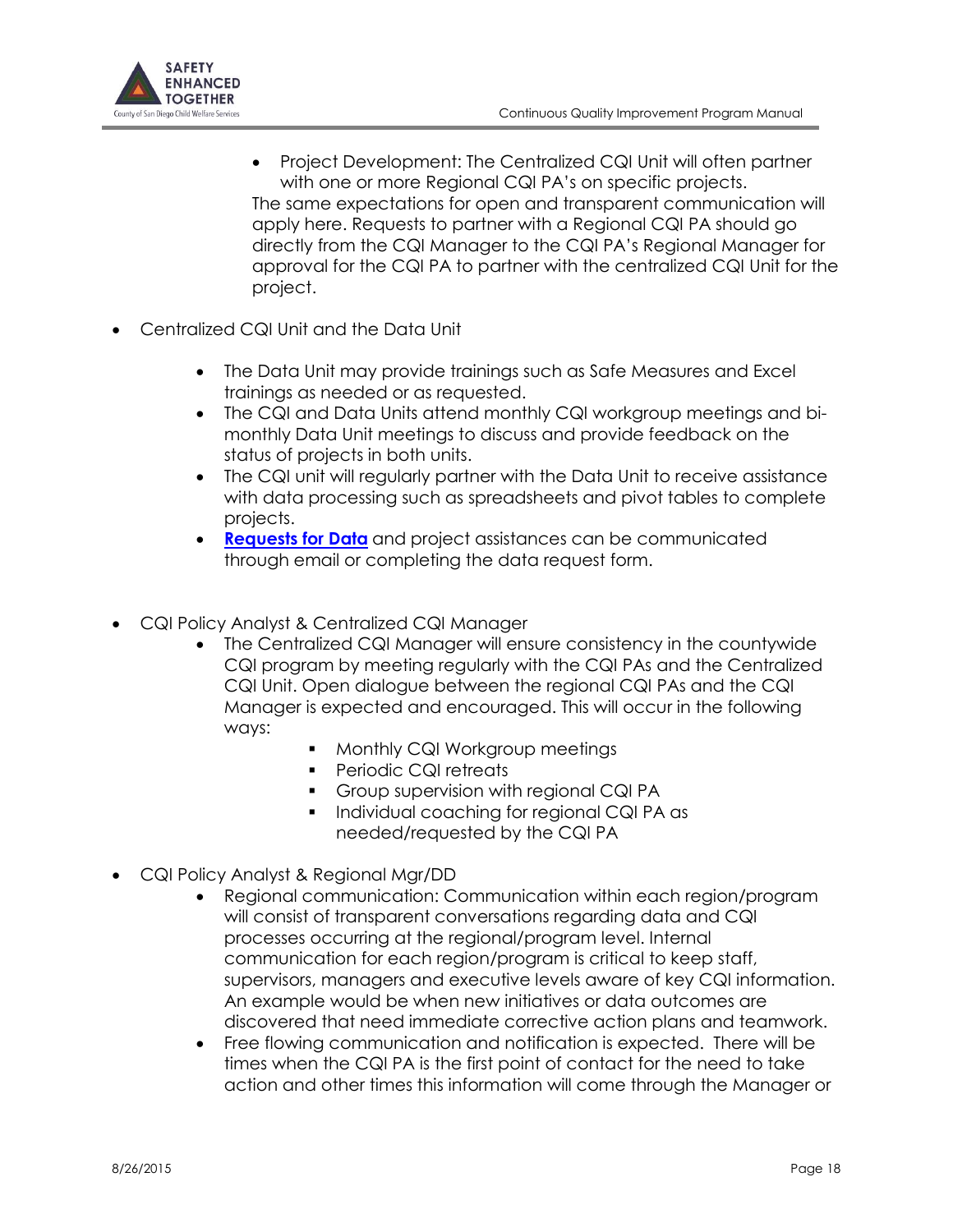

Deputy Director. The goal is for information and planning to be disseminated timely and strategically.

- The CQI PA will meet regularly with the Regional Manager (and DD as requested) for supervision and to ensure that CQI is functioning in alignment with countywide as well as regional / program expectations.
- CQI Policy Analyst & Regional PSS
	- The CQI PA should function as an integral part of the supervisory team, providing support, guidance and coaching for implementation of policy and practice. Supervisors should be encouraged to utilize the support of the CQI PA and that a culture of continuous learning and development should include open sharing of information with confidence. Some of the areas include:
		- Discussing themes or trends in practice discovered in the review process and assisting in development of mitigation plans for individual staff
		- Consultation regarding investigative and case decisions
		- Coaching on staff engagement and management techniques
		- Partnering to coach units/staff on specific themes and introduction of new practices and policies

CQI Policy Analyst & Regional Staff

- The expectation is that the CQI PA will have an open and engaging relationship with line staff. Staff should be encouraged to utilize the CQI PA for support and guidance to compliment the relationship with their direct supervisor. An atmosphere of transparency and support for acquiring new and refined information as it pertains to practice and policy should be firmly established countywide. There will be times when a CQI PA directly engages staff as well; this should be transparent and does not replace consultation with the direct supervisor. Some areas include:
	- Direct inquiries from staff
	- Coaching to specific themes
	- Feedback loops

#### **Data Management**

Data use is an important part of the CQI process. CQI can use data as a driving force behind CQI projects to identify strengths and areas for upgrade in order to improve social work practice and outcomes for children. Data is what drives discussion and data can be used as a tool to have discussions about trends identified by the data**.** Below are some of the key areas of data that staff should be knowledgeable of as part of a CQI system.

**The Operational Plan (Ops Plan) -** The Operational Plan provides the County's financial plan for the next two fiscal years. It also identifies strategic performance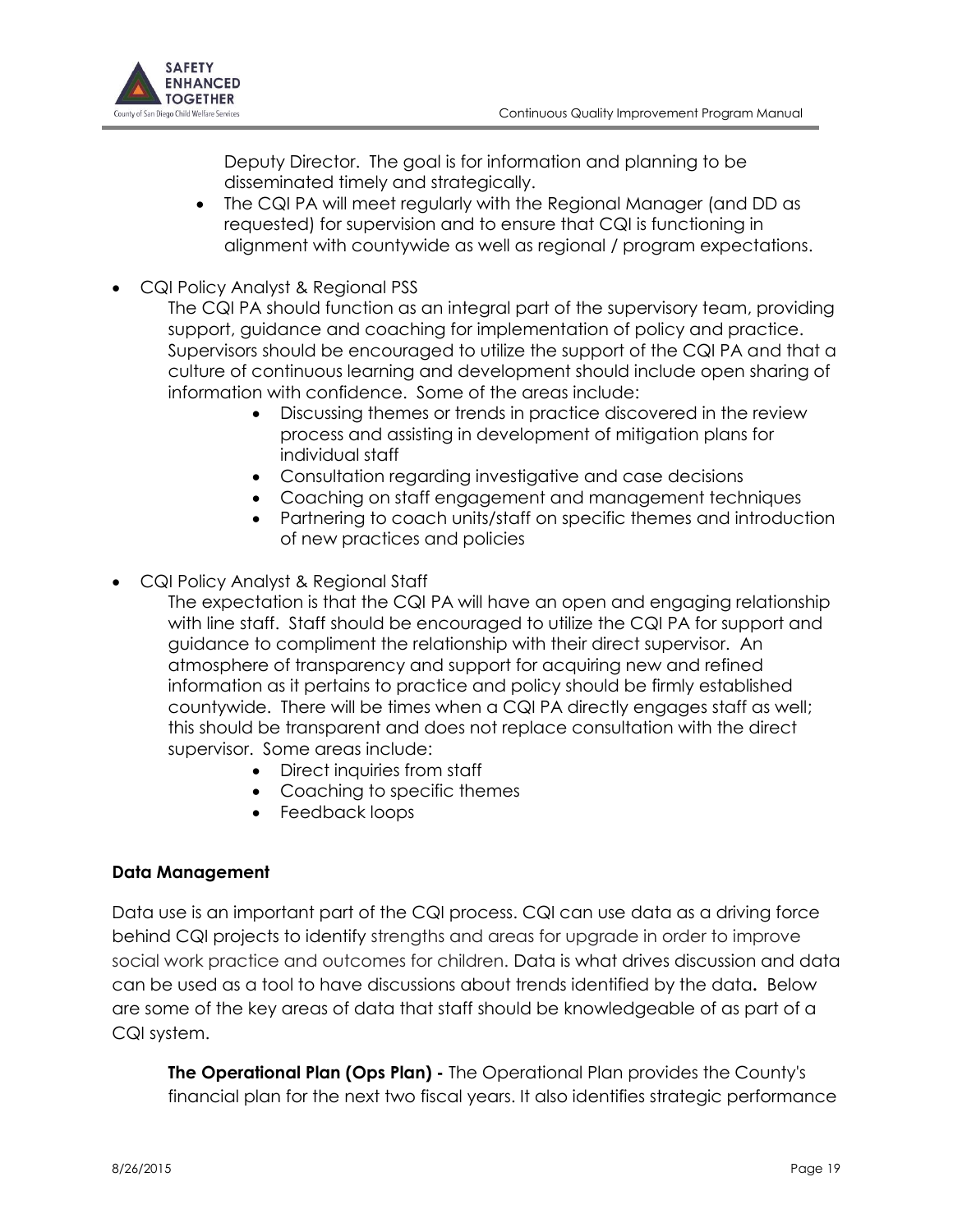

goals or objectives for those two years. Below is the link to the current ops dashboards which provides up-to-date information about performance on these key goals.

# **[San Diego County Operational Plan Dashboards](https://cwc/sites/CWS/GaR/Shared%20Documents/Data_Unit/dashboards/executive/fy1213_ops_plan/FY1213_Ops.htm)**

**System Improvement Plan (SIP) –** The purpose of the SIP is to create an operational agreement between the County and the State outlining county strategies and actions to improve the child welfare system of care. The SIP supports the State of California's Performance Improvement Plan (PIP). For the current SIP (2012-2017), San Diego County has chosen to focus two measures. One measure addresses reunification within 12 months for children entering out of home care for the first time. The second measure addresses placement stability of children in out of home care. The goal is for children to experience two or less placements within the first year of placement. Below is the link to the current SIP dashboard which provides up-to-date information about performance on the SIP measures.

To view the current SIP for San Diego County, click on these links:

# **[2012-2017 System Improvement Plan measures dashboards](https://cwc/sites/CWS/GaR/Shared%20Documents/Data_Unit/dashboards/executive/2012_SIP/2012_SIP.htm)**

# **[2012-2017 CWS Improvement Plan](http://www.co.san-diego.ca.us/hhsa/programs/cs/documents/SIP_Report_5-15-12.pdf)**

**Outcomes Improvement Project (OIP) –** to help counties improve their performance on SIP measures, targeted funding was authorized by the state of California to provide additional funding that CWS agencies can use to provide additional resources, programs, and services for families that they identify as being crucial to meeting the SIP-identified outcomes measures. This is known as the Outcomes Improvement Project (CDSS).

# **Development of the Key Data Report (KDR)**

The CQI PAs reported the most commonly collected measures they tracked for their region/program, using Safe Measures. The measures collected were reviewed with administration to determine which set of measures would be reported by the regions/programs, in order to maintain consistency across regions/programs. The methodology was then developed, along with the instructions to ensure that regions/programs were measuring their data in an accurate and consistent manner. The process for collecting and disseminating the KDR information is as follows: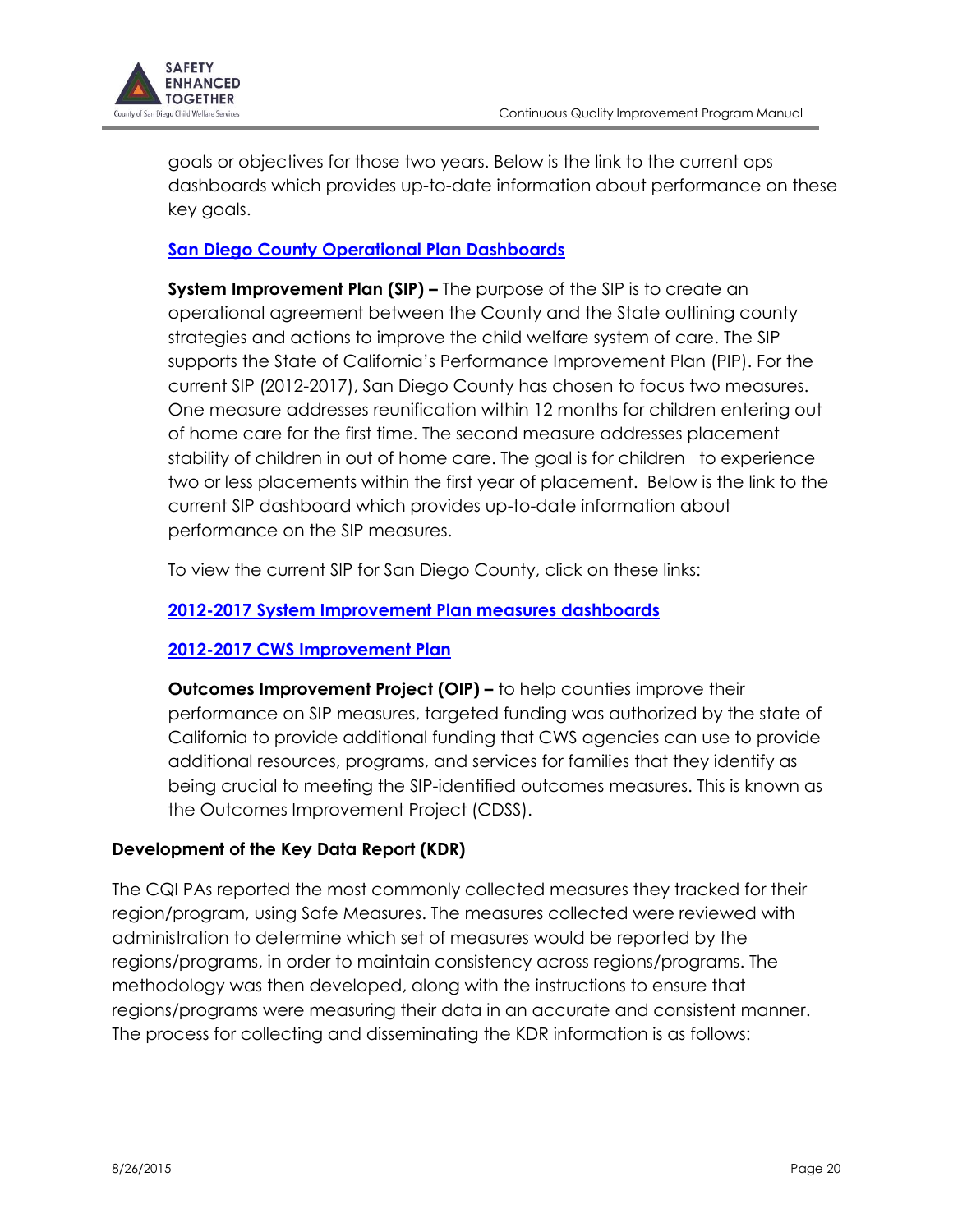

| Step           | Who           | Action                                                                   | When                                                                                                                                                                                                      |
|----------------|---------------|--------------------------------------------------------------------------|-----------------------------------------------------------------------------------------------------------------------------------------------------------------------------------------------------------|
|                | <b>CQIPA</b>  | Using Safe Measures,<br>pull the KDR<br>measures                         | 20 <sup>TH</sup> of each<br>month for the<br>previous month's<br>data (*if the 20 <sup>th</sup> is<br>not feasible then<br>as close to it as<br>possible). Include<br>the extract date<br>of data pulled. |
| $\overline{2}$ | <b>CQI PA</b> | Send regional data<br>to the Centralized<br>Data Unit                    | By the last day of<br>the month                                                                                                                                                                           |
| 3              | Data Unit     | Compile regional<br>data into single<br>document                         | 10 <sup>th</sup> of the<br>following month                                                                                                                                                                |
| $\overline{4}$ | Data Unit     | Distribute data to<br>ADD's, Managers,<br>Centralized CQI and<br>CQI PAs | 10 <sup>th</sup> of the<br>following month                                                                                                                                                                |

#### **Key Data Report Instructions**

The Key Data Report consists of measures taken monthly, unless otherwise noted. The CQI PA's are responsible for the collection and reporting of the regional key data measures, which include the following:

 **Reunification within 12 months -** This measure is concerned with time to reunification. It looks at all children who entered their first foster care placement and calculates the proportion who were reunified within 12 months of removal from their home. Because the measure looks forward from the start of the placement, data are not displayed for the most recent 12 months. The national goal for this outcome measure is 48.4% or more reunified within 12 months.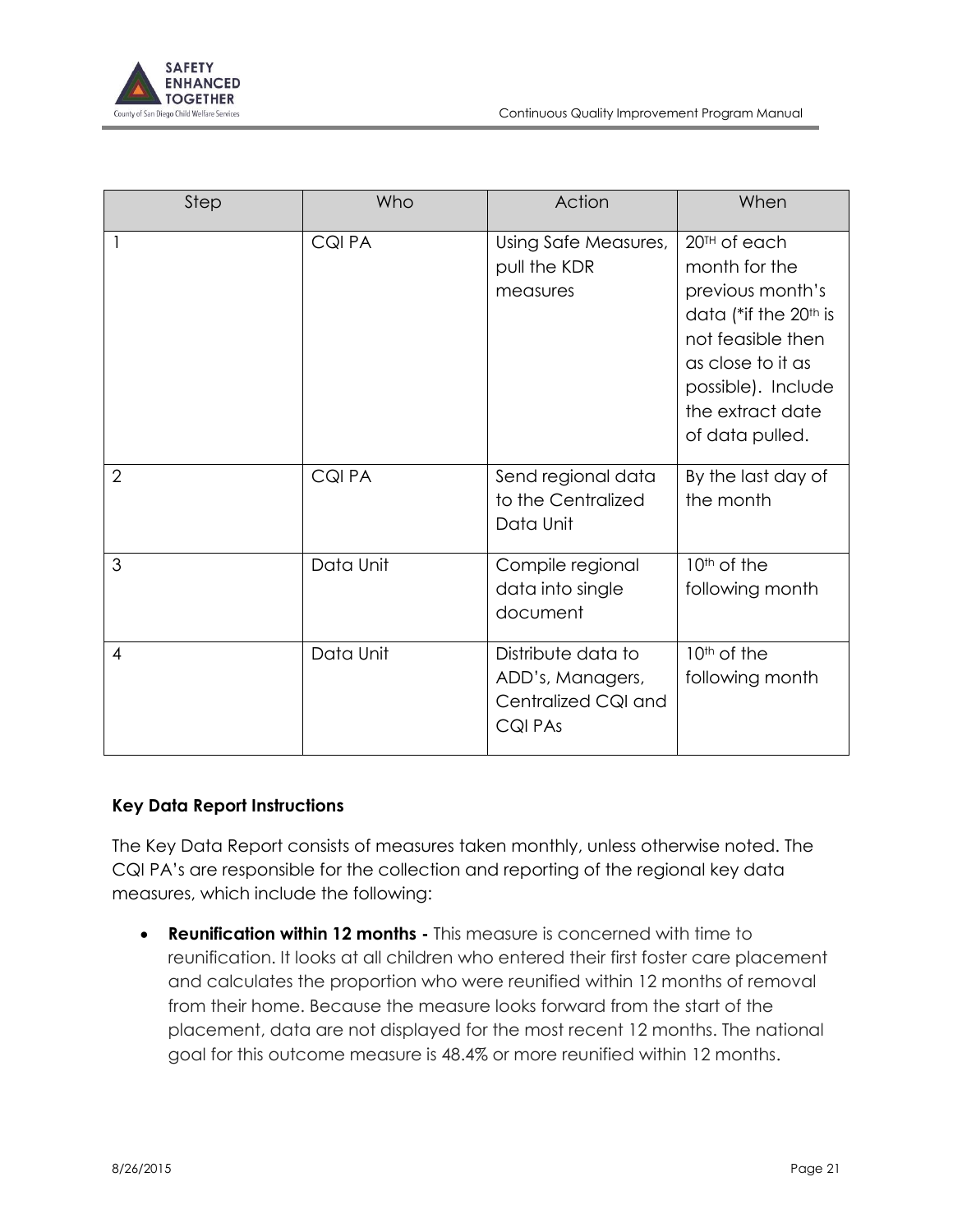

- **Time to investigation** This measure looks at initiating an in-person investigation within the required timeframe.
- **Face to face contacts with children -** This measure looks at the most recent faceto-face contact made with the child within the required timeframe. Nondependent legal guardianship cases default to a six-month contact schedule.
- **Kin placements -** This measure counts children in placements with a facility type of relative/NREFM home, open at any time during the selected month.
- **Case plan status -** This display shows the case plan status for all open cases in a given month.
- **Contacts with parents -** All parents listed on the case plan require a monthly contact. Parents who have a contact frequency waiver of 'Whereabouts Unknown' are excluded from contact requirements. We only include cases that are open for at least 30 days. Parental qualified contacts are required monthly for all open cases unless otherwise indicated in the service plan - service activity frequency.
- **FM cases open over 12 months -** This display shows the amount of time elapsed since case opening for all family maintenance (FM) cases that were open at any time during a given month.
- **FR cases open over 18 months** This display shows the amount of time elapsed since case opening for all family reunification (FR) cases that were open at any time during a given month. Time open is calculated from the initial service component effective date until the last day of the month (if open all month) or the case closure date (if closed during the month).
- **Voluntary cases open over 6 months -** This display shows the amount of time elapsed since case opening for all cases that were open at any time during the selected timeframe. Time open is calculated from the initial service component effective date until the last day of the selected timeframe or the case closure date (if closed during the timeframe). \*Use subset for dependency status and click voluntary\*
- **FR cases without a placement episode -** This is a data issue display that shows cases with a Family Reunification service component without an open placement episode.
- **Referrals open over 40 days -** This display shows how much time has passed since the first contact on an open investigation. The calculation is based on the elapsed time between the date of the first contact and either the referral closure date (if closed during the month) or the end of the selected month.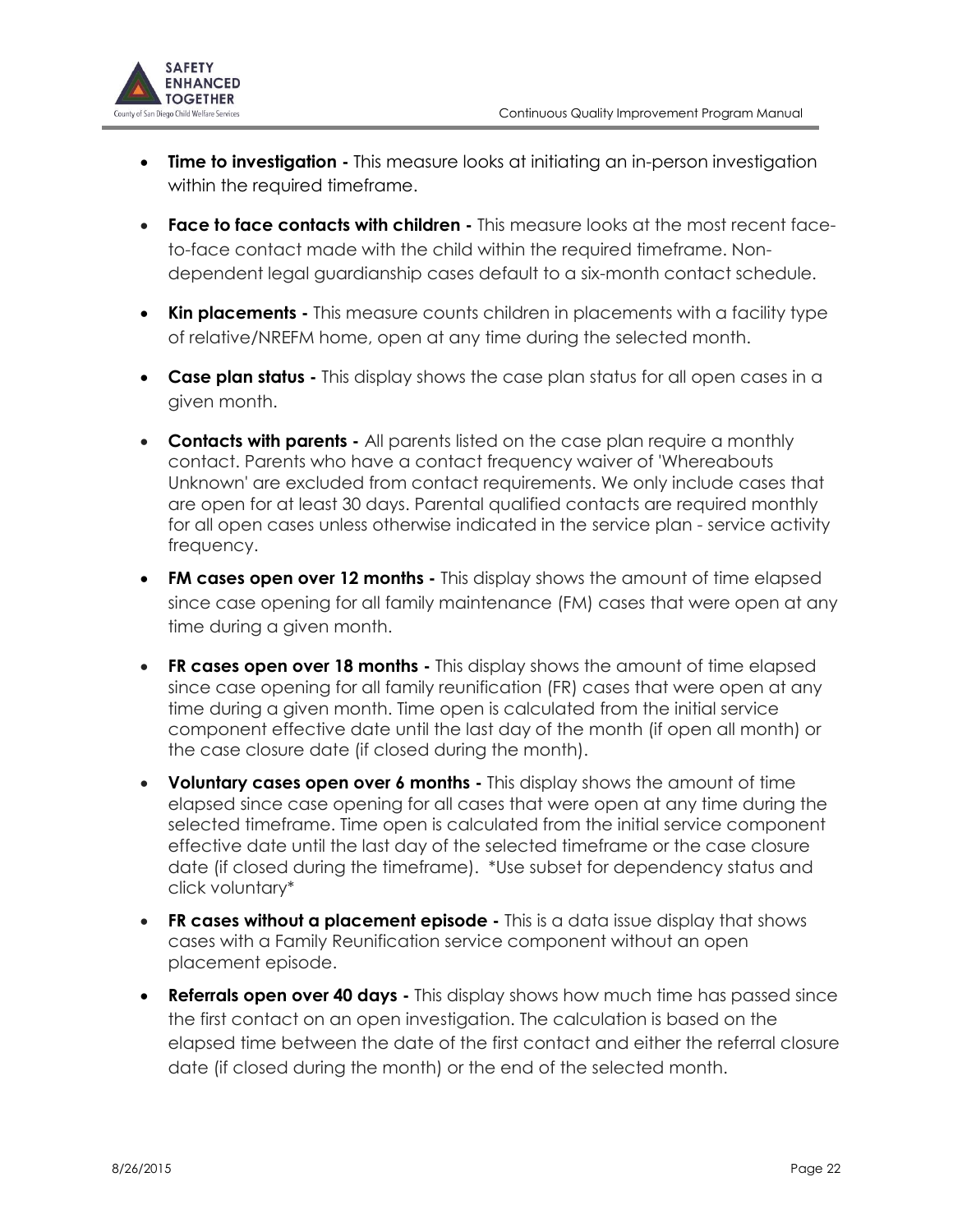

- **No recurrence of maltreatment -** This measure investigates the recurrence of maltreatment within six months of substantiation. Due to the six-month follow-up window for this report, the displays are time-lagged six months from the extract date to provide full data sets.
- **Median months to reunification -** This measure is concerned with time to reunification. It looks at all children who were reunified during a year and shows the percentage of children who were in foster care for less than 12 months before being reunified. Time is calculated by subtracting the removal date from the episode end date and then dividing by 30.4375.
- **Reunification within 12 months -** This measure is concerned with time to reunification. It looks at all children who entered their first foster care placement and calculates the proportion who were reunified within 12 months of removal from their home. Because the measure looks forward from the start of the placement, data are not displayed for the most recent 12 months.
- **Reentry following reunification** This display shows the number of children who had a new foster care episode within 12 months of reunification. Because the measure looks forward from the date of reunification, data are not displayed for the most recent 12 months. For age calculations in subsets, values are determined by subtracting the birth date from the episode end date.
- **Placement stability -** Number of placements for all children in foster care for at least eight days but less than 12 months over the selected year. Number of placements for all children in foster care for at least 12 months but less than 24 months over the selected year. Number of placements for all children in foster care during the selected year who had been in placement for at least 24 months.
- **Timely physical exams -** This display shows whether the client has been kept up to date with Child Health and Disability Prevention (CHDP) medical exams. When a child is removed from a home, he/she should receive an initial CHDP medical exam within 30 days of the removal date. After the initial examination date, workers are expected to ensure the child is seen for a qualifying medical exam in accordance with the published exam periodicity schedule. If the client has had an exam after the age of 17, he/she does not need any future CHDP exams and will be considered in compliance until he/she is out of the system.
- **Timely dental exams -** This display shows whether the child has been kept up-todate with Child Health and Disability Prevention (CHDP) dental exams. When a child (3 years or older) is removed from a home, he/she should receive an initial CHDP dental exam within 30 days of his/her removal date. After the initial examination date, workers are expected to ensure that the child is seen for a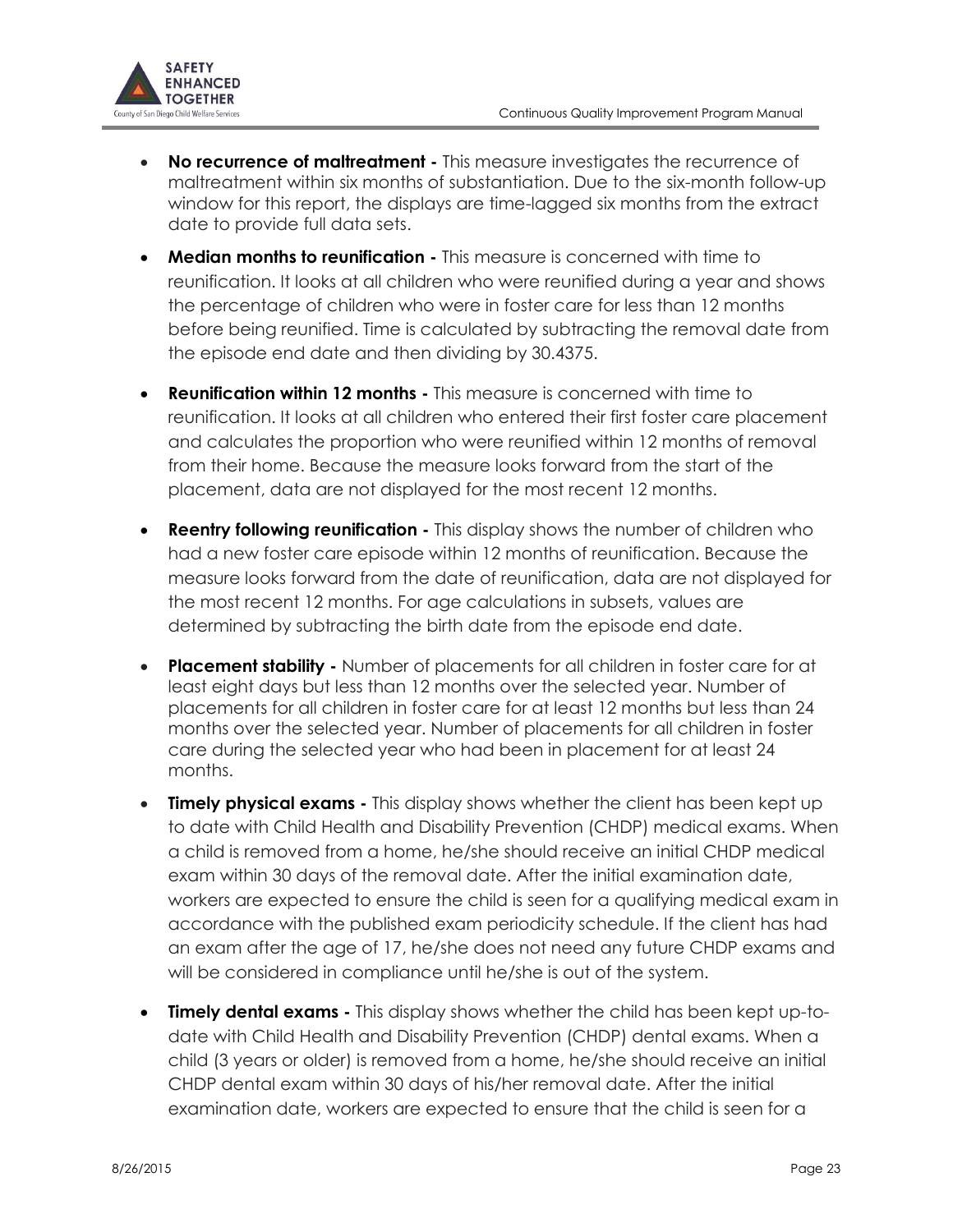

qualifying dental exam in accordance with the published exam periodicity schedule. If the child being removed is under 3 years old, he/she will not be required (by AB636 standards) to have a CHDP dental exam until 30 days after his/her third birthday. If the client has had an exam after age 20, he/she does not need future CHDP exams and will be considered in compliance until he/she is out of the system.

- **Health & Education passport -** This summary shows compliance with providing a substitute care provider with the child's HEP in a timely manner.
- **Family Engagement Efforts (measured quarterly/monthly) -** This analysis looks for FEE contact provided by a staff person occurring in the selected quarter/Monthly. The FEE contact may be with any of the following:
	- The focus child on the case.
	- Any person identified in the client relationship table as having a parental relationship with the focus child.
	- If a contact event is found with a parent, Safe Measures determines whether a second parent participated in the same contact event.
- **Familiar Environment –** The instructions for this measure are lengthy. Please see Share Point for the steps to pull this measure.

Below is a link to a blank KDR with step by step instructions for pulling each item:

## **[KDR Template and Instructions](file:///C:/Users/pruefer/Documents/KDR_Template%20rev%20021715.xlsx)**

**Special Programs** – Adoptions, Residential Services, and Extended Foster Care serve populations in which Safe Measures outcomes do not always apply to. For that reason, there may be other data gathering and tracking that must be completed by the CQI PAs in the special programs.

- Adoptions In addition to the KDR, the Adoptions CQI PA is responsible for the following:
	- o Working collaboratively with the Adoptions Program & Policy Support CWS PA, Adoptions Special Project CWS PA, the Adoptions Training Unit PSS and others to address areas such as:
		- Adoption Policy
		- Training
		- Adoptions Statistics
		- My Adoption Portal (MAP)
		- Caseload Equity/Case Assignment
	- o Tracking/compiling/analyzing data on: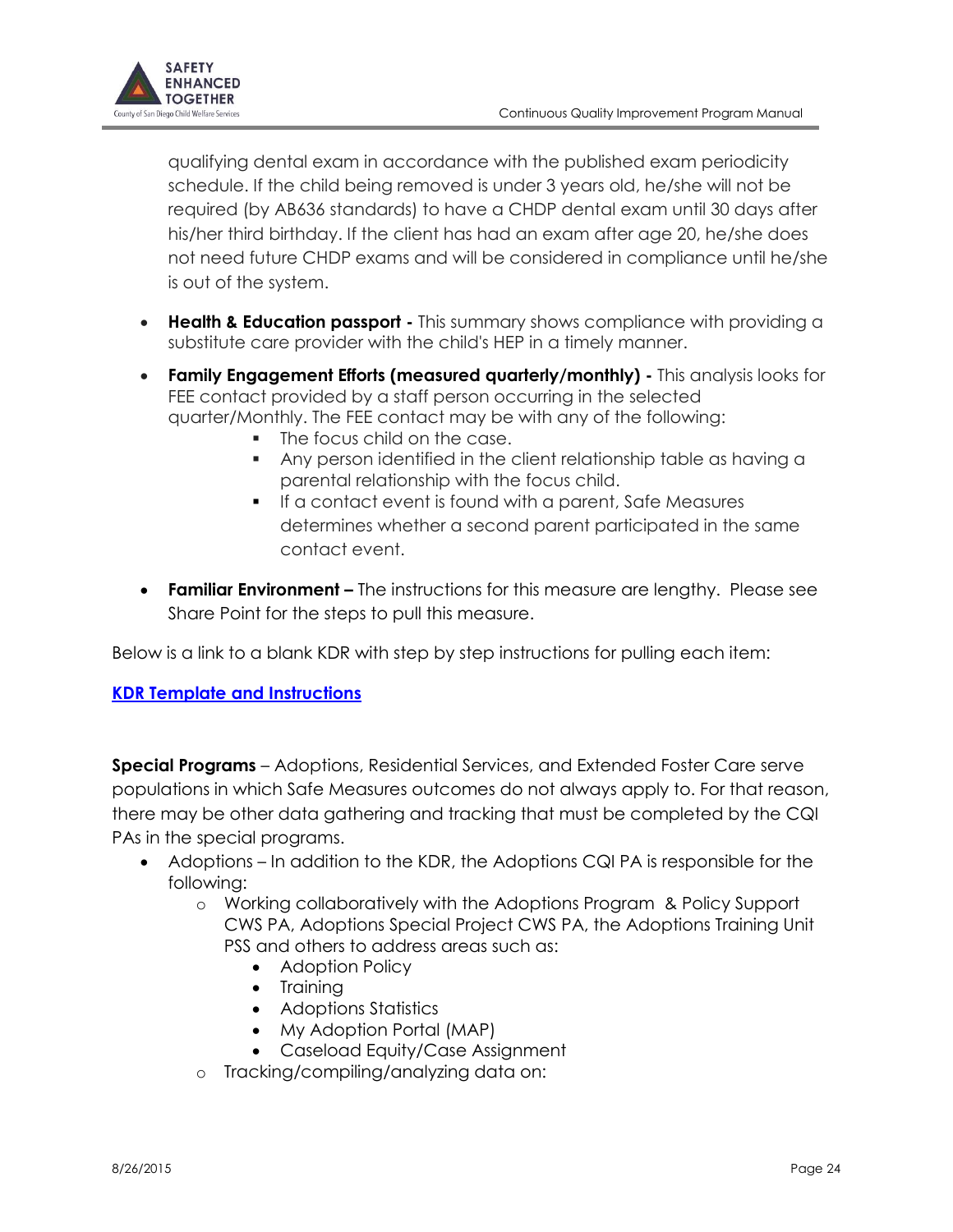

- Referrals on families who have finalized adoptions from San Diego County.
- Complaints/Court Elevations
- o Data review of the My Adoption Portal (MAP) Program
- o When necessary, completing Home Study/Adoption status information on the Registered Sex Offender Tracking Log
- o Facilitate Adoptions Operations Meeting twice a month.
- o Serve as a liaison for Adoptions:
	- San Diego Regional Center and attend interagency meetings
	- Interstate Compact on Adoption and Medical Assistance (ICAMA) for San Diego County
- Residential Services (RS) & Extended Foster Care (EFC) In addition to the KDR, the CQI PA in RS/EFC is responsible for tracking and managing program specific data.
	- o Residential Services:
		- Youth under age 12 placed in Group Care: Identifying, coordinating and tracking the review and approval of case plan by Child Welfare Director (pursuant to ACL 13-87).
		- Assessing youth in Group Care for longer than one year: Coordinating and auditing the mandatory review of these youth pursuant to (ACL 13-86).
		- **Interagency Placement Committee (IPC) data**
		- **Placement in Foster Family Agency (FFA) homes**
		- **Intensive Treatment Foster Care (ITFC)**
		- **Multidimensional Treatment Foster Care (MTFC)**
	- **Extended Foster Care:** 
		- EFC eligible youth: Identifying and tracking the transfer of EFC eligible youth from Region.
		- National Youth in Transition Database (NYTD): Identifying, coordinating, tracking and state reporting of youth ages 17, 19 and 21 who are identified to participate in the NYTD survey.
		- Exit Outcomes: Identifying, tracking, input of data and state reporting of exit outcomes for youth that age out of Child Welfare Services between ages 18-21 (pursuant to ACL 08-33 from 2008).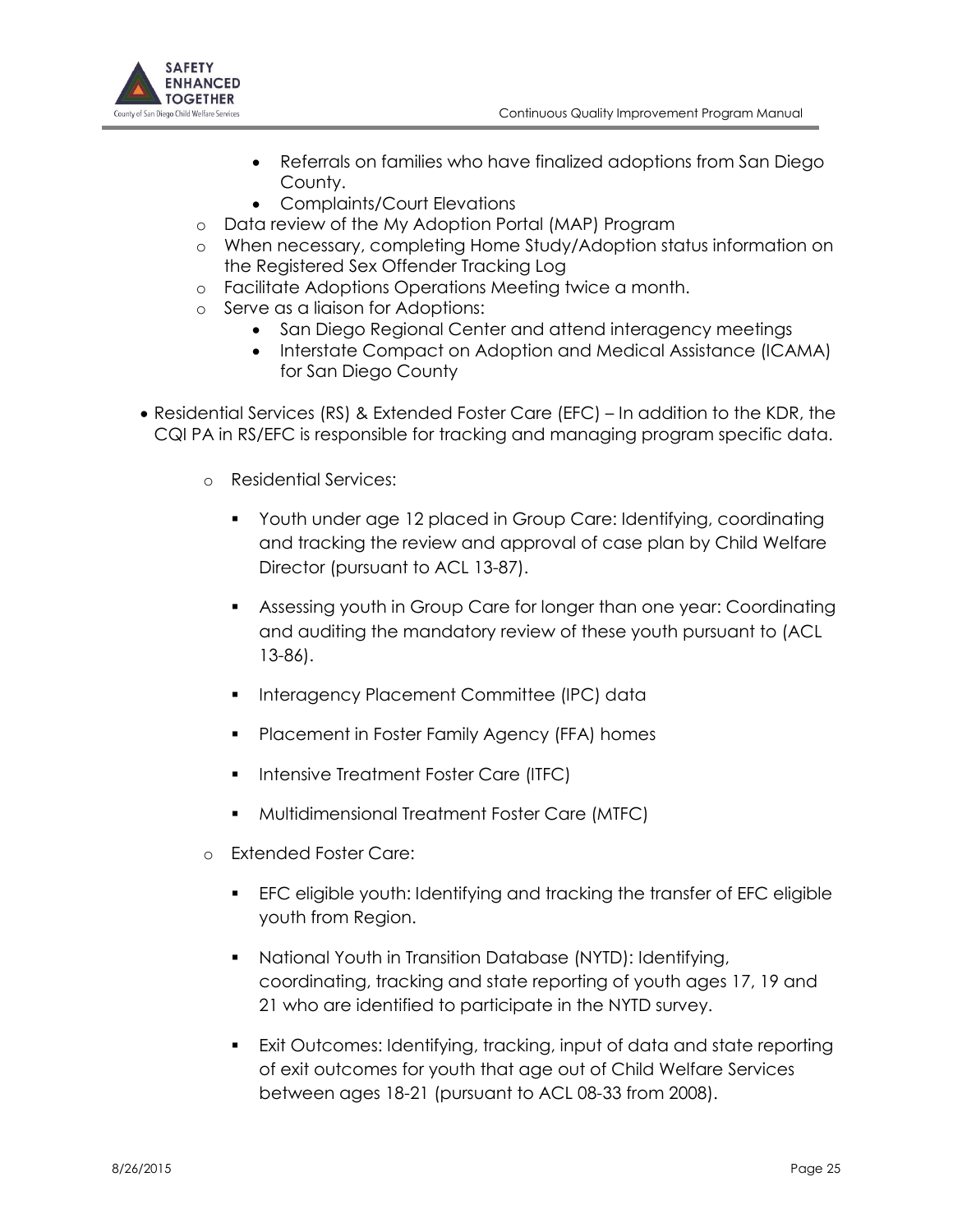

 OPS measure: 96% of EFC youth will be in Safe and Secure Housing: Identify why youth appear out of placement but are not – such as placement paid by SSI, live in another county or incarcerated. Reviewing of each case and verifying which youth are truly not in a placement, reporting numbers and cases to exclude from the "homeless" data.

#### **Safe Measures**

• Safe Measures Policy & Procedures – An introduction to Safe Measures (version 5) can be found by clicking this link:

#### **[http://help.safemeasures.org/ca/docs/Introduction\\_to\\_SM5.pdf](http://help.safemeasures.org/ca/docs/Introduction_to_SM5.pdf)**

• Safe Measures Tips – In addition to the KDR, tips on navigating Safe Measures can be shared by the Data Unit, Centralized CQI Unit, and CQI PAs. Refer to the Resources section of this manual for Safe Measures tips.

#### **Case Reviews**

Qualitative case reviews are a critical component to a Continuous Quality Improvement program. Case reviews are also an integral part of ensuring quality practice improvement over time. There are several levels and formats for reviewing referrals and cases in Child Welfare. Detailed tools and guides are utilized to identify the result of our practice and how that relates to outcomes for children in the Child Welfare System. All levels of staff are involved in the review process from the worker producing the work product, the supervisor approving and reviewing their work product to the CQI PA in the region/program conducting qualitative reviews and administrative reviews on high profile cases. In addition the Centralized CQI Unit will also be conducting Child and Family Services Reviews (CFSR) from randomly selected cases across all regions/programs for reporting to the state.

Reviews allow CWS to gather and analyze data and identify the success of current practice and target areas for systemic improvement. Regional involvement and investment in the CQI Review processes is critical to the promotion of best practices and development of a learning culture within the agency as a whole. Adopting an open and transparent attitude toward learning from our own work is critical to providing the support for staff and supervisors to receive feedback in a positive and strengths based way.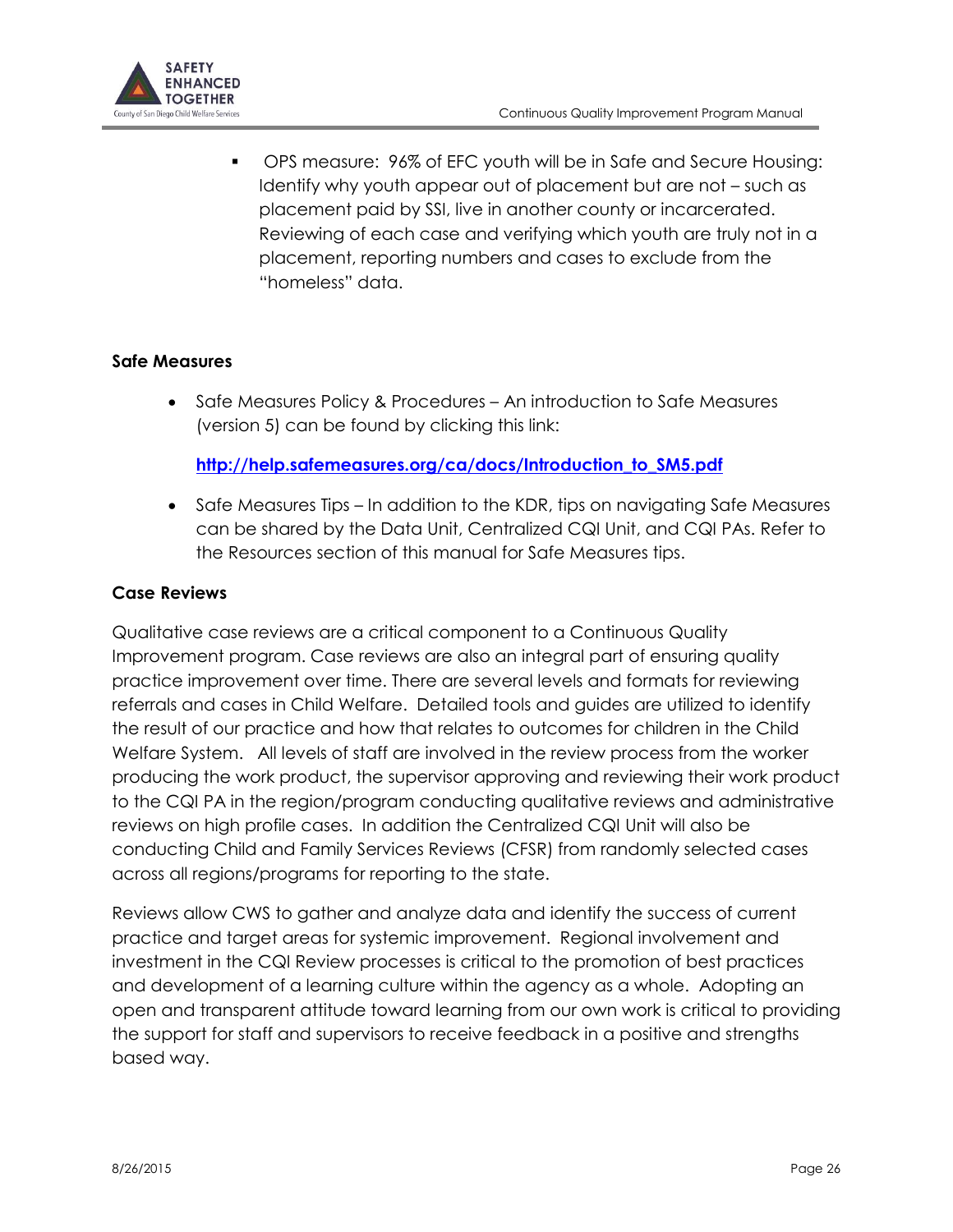

It is important to note that CQI goes beyond compliance monitoring. The review process intends to gather and assess a range of information on quality with an emphasis on implementing needed improvements on an ongoing basis. The expectation is for ongoing monthly referral and case reviews to be conducted by all levels of staff. Involving caseworkers, supervisors and managers in the review process has been found to be more effective than a more passive approach by having a single QA conduct reviews.

*Some jurisdictions require local offices to develop local improvement plans that focus on key findings and implement systemic solutions. Some provide detailed review findings and coaching to individual workers who have had cases in the review sample. Some develop aggregate reports with statewide findings and set expectations for addressing key practice and systems issues at the state and local levels* (National Child Welfare Resource Center for Organizational Improvement, Continuous Quality Improvement (CQI) Working Paper Qualitative Case Review Processes September, 2013).

San Diego has chosen to ensure that consistent use of the data across all regions / programs be a primary focus. Aggregate results will be shared transparently at all levels and will be used to:

- Inform need for large scale training for all staff
- Identify trends and coaching plans for specific Regions/Programs
- Support individual Supervisors and Staff in adopting improved practice
- Making suggestions for policy change

Below are the various review processes that will be developed and implemented for CWS in San Diego County:

**CFSR (Child and Family Services Review)** tool is an in-depth qualitative review process devised at the federal level which will be used for a percentage of cases/referrals each month/year. These reviews will be conducted by the Centralized CQI Unit and include interviews of stakeholders involved in the case to assess the quality of services provided, to include:

- Staff, supervisors, the child and family, foster parents or other care providers and other involved parties
- In some cases community members serving on quality improvement committees may participate in this review process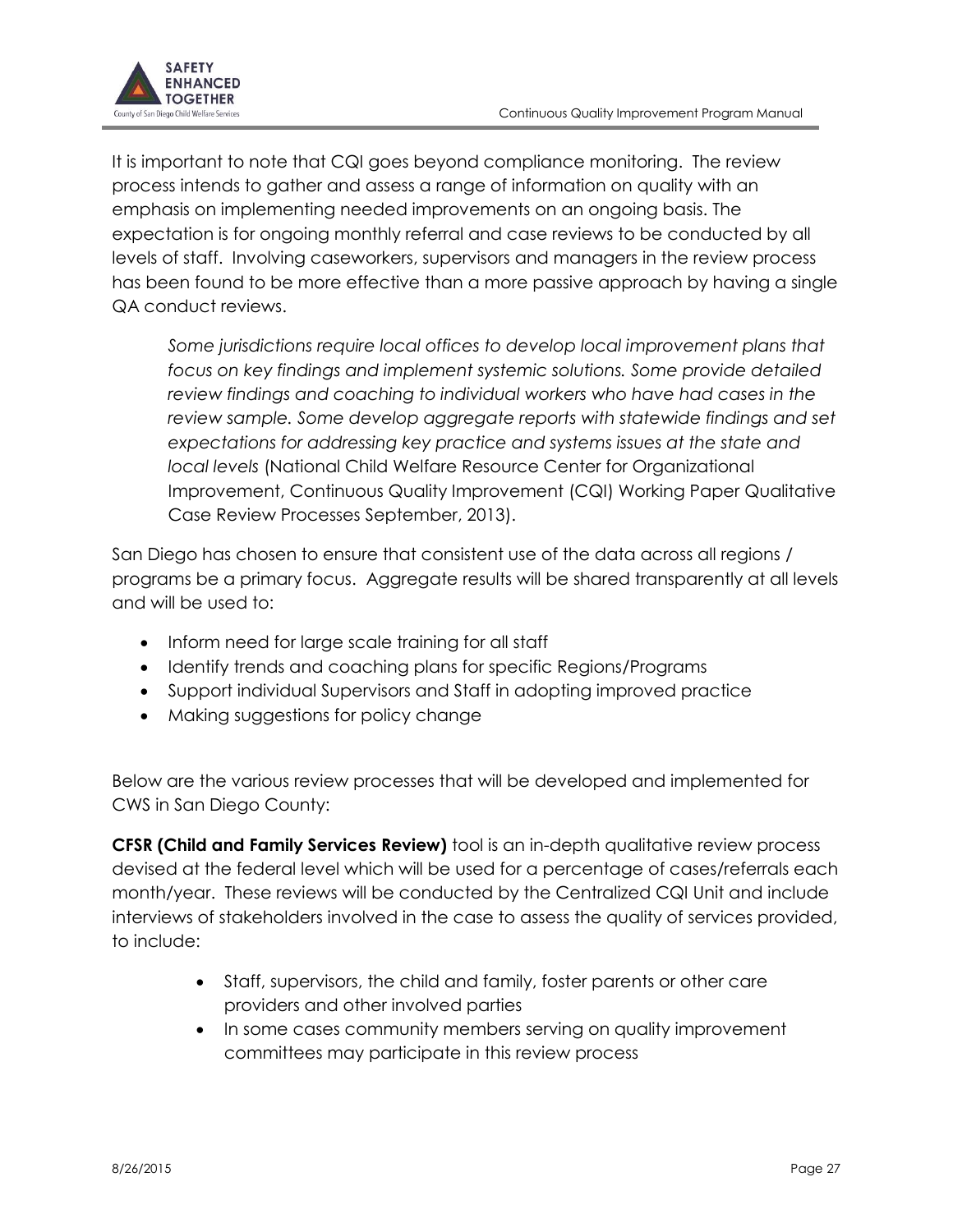

Results and trends will be shared with the regions / programs and these items will help guide the direction for training and support for staff. These reviews will be documented online to be able to gather aggregate data.

**SET (Safety Enhanced Together reviews):** PPS and CQI have been working together to develop a new tool for reviewing cases and referrals. The SET Review Tools will replace the existing case and referral review tools used by CQI PAs. The SET Reviews will support the implementation of SET by evaluating if case practice is consistent with the SET Practice Framework. The tool evaluates the most salient behaviors that are rated on a Likert scale in the areas of *novice*, *emerging*, *accomplished, distinguished and mastery* of practice. Once a review is completed, The PSS and CQI PA will meet with the worker to provide a summary of the review with suggestions for upgrades to their practice and recognition as feedback. These reviews will assist in collecting aggregate data as well as see regional successes and challenges that can be shared across regions. Additionally, regional coaches will provide training and coaching around these outcomes. The SET Reviews will be housed in SharePoint. The selection of cases and referrals to be reviewed will be pulled randomly by the Data Unit.

**Regional CQI PA reviews**: The CQI PA will review a cross section of the reviews done in Supervisory reviews to ensure consistency, accuracy and quality. In addition to reviewing a cross section of the reviews done in Supervisory reviews, CQI PAs also conduct specialized reviews/deep dives as requested by regional managers on high risk and high profile cases. Each CQI PA will also review 2 cases and 2 referrals per month using the SET review tools and provide feedback about the case reviews to the worker, supervisor, and regional manager.

**Centralized CQI reviews:** The Centralized CQI Unit SPSW's each review 2 cases and 2 referrals per month, using the SET review tools in conjunction with monthly CFSR reviews completed and provide feedback about the case reviews to the worker, supervisor, and regional manager.

**Supervisory Reviews:** Each PSS completes one referral and one case review per quarter. Those reviews are tracked by the CQI PA, who looks for positive trends in practice, as well as areas for upgrade, and suggestions for policy change. Reviews will be discussed during the meeting to promote best practice and promote a parallel learning process. These reviews are likely to guide the CQI teams.

The SET tools are in the process of being developed and tested. They will be included here as a link after they are finalized. Below is the link to the federal review tool needed to complete the CFSRs.

#### [CFSR Onsite Review Tool](../Desktop/OSRI_Fillable_Form_R3Final_OMB_update.pdf)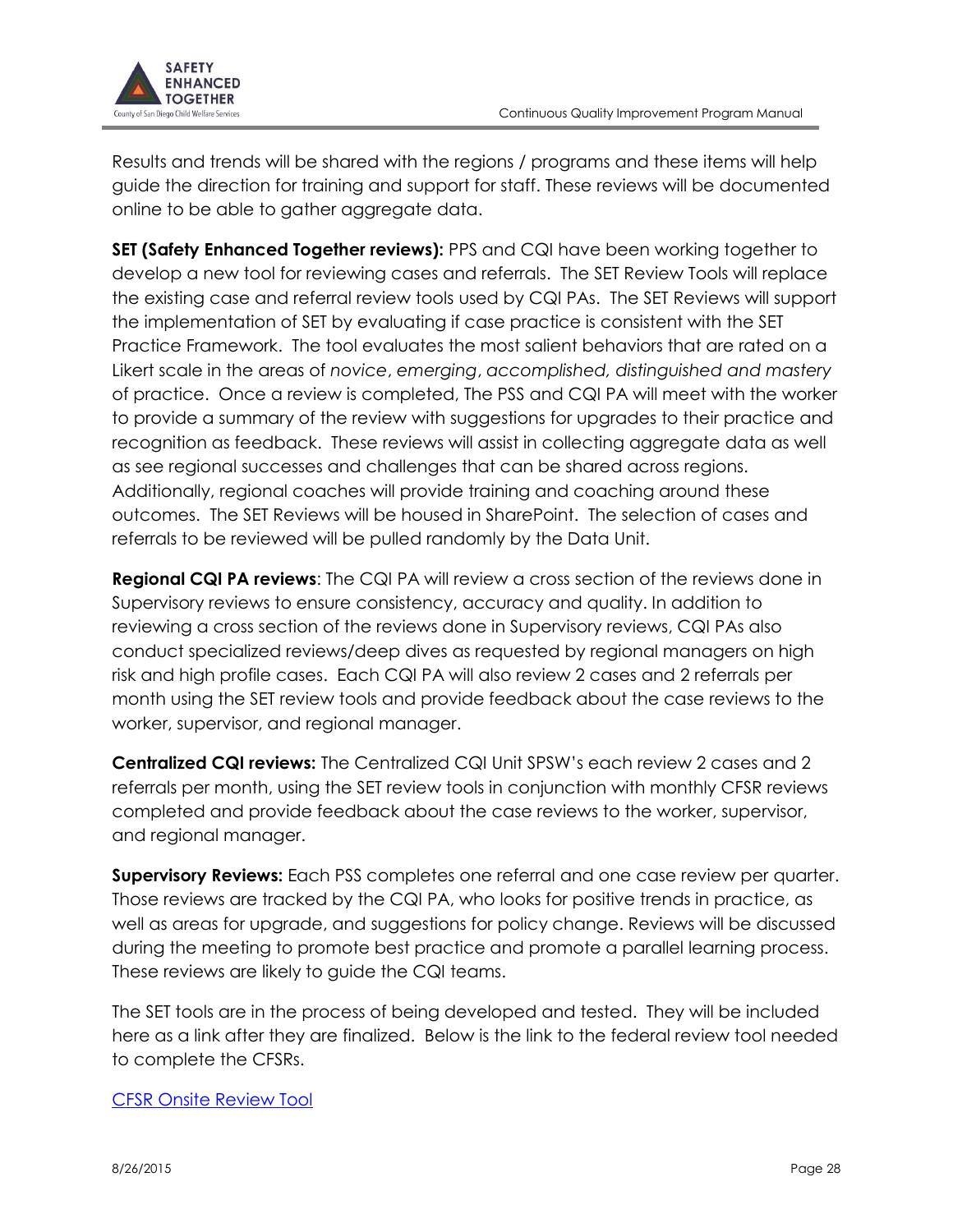

## **Training**

Ongoing training for CQI staff is pertinent to ensuring a successful CQI process. It is important for CQI staff to have a working knowledge of the Safety Enhanced Together practice framework best practice, Safety-Organized Practice, policies and procedures, and current trends in practice across regions/programs. Data comprehension and data management are also important areas of knowledge that are required for CQI staff. Suggestions for areas of training for CQI staff include:

- Safety-Organized Practice modules
- Coaching Institute (Public Child Welfare Training Academy)
- Structured Decision Making
- Safe Measures 5
- Legal Updates (annually)
- Basic Analytics and Advanced Analytics

## **Coaching**

"Coaching is highly focused on individuals designing their future – and that of their organization – and achieving excellence through setting personally and professionally challenging goals and committing to taking the actions necessary to achieve them" (Byrne, 2007).

Coaching is a partnership between a coach and a worker or supervisor. With support and guidance, a coach helps PSSs and PSWs achieve individual and Agency goals through their work. Coaching allows staff to try out skill techniques in a safe environment while receiving immediate feedback. It also helps staff work towards mastery of family engagement. It uses ideas such as appreciative inquiry to build confidence in staff as it is strength based and promotes continuous learning. Coaching is usually one on one support but can also provide support to a small group (The Coaching Toolkit for Child Welfare Practice, 2012).

Training is different from coaching. Training is a process of passing knowledge, skills and experience to the learner. A trainer is considered an expert in the field or on a topic, and is likely to target specific skills. Unlike coaching, training is usually provided to many at one time.

The Coaching Toolkit for Child Welfare Practice describes 2 types of coaching: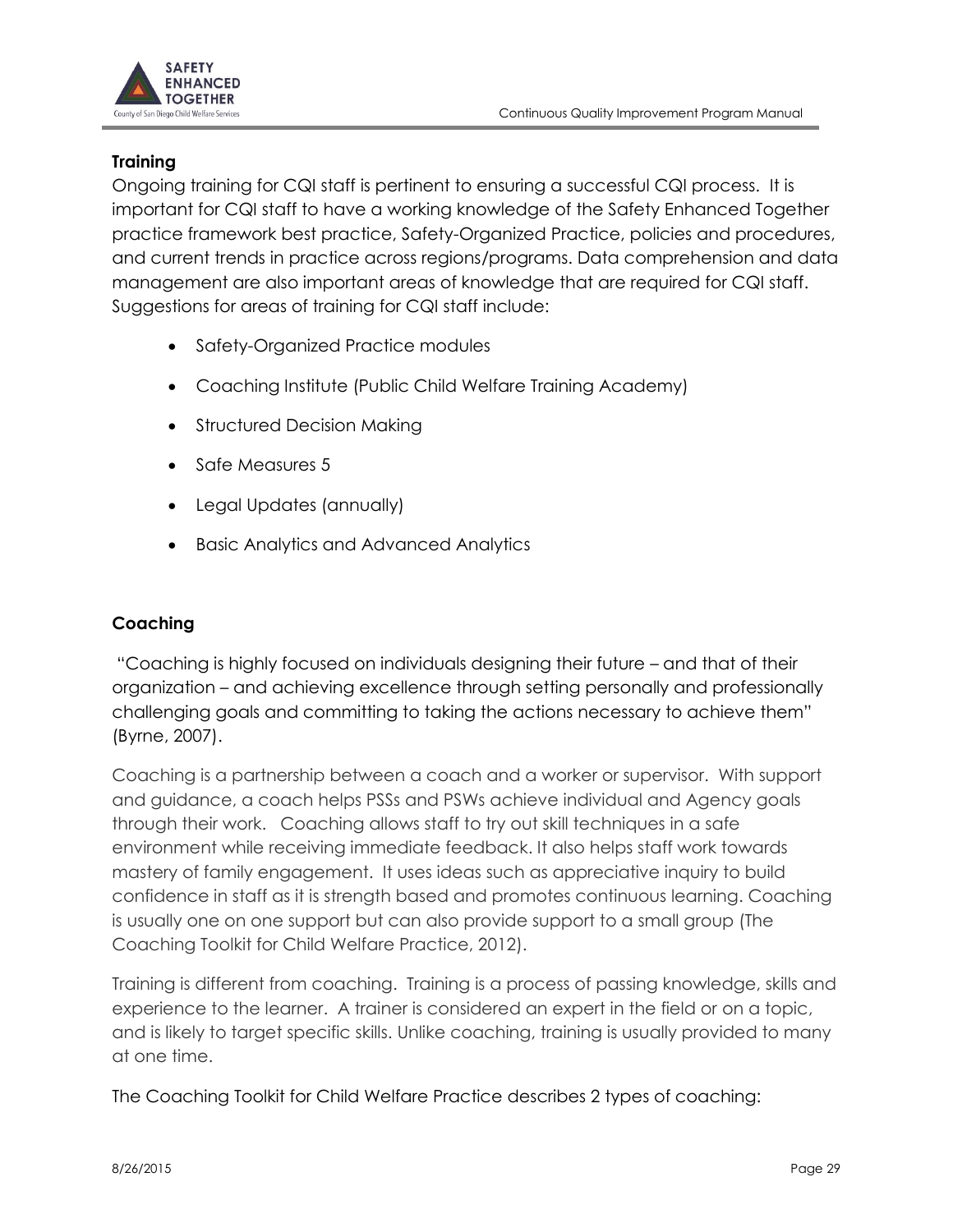

- Solution-Focused Approach Coach acts as facilitator, collaborative problem solver that is non-confrontational and non-judgmental. This approach also uses the coping, scaling and miracle questions to assist learners in building confidence, finding solutions for improving their skills and identifying their successes.
- Reflective Practice Approach Coach encourages learners to think back and journal about past barriers and successes while making connections to the current barriers and successes.

San Diego County has implemented a Coaching Unit that is another integral part of the CQI process. This Coaching unit is skilled in the use and training of SOP that will help improve our practice resulting in better outcomes for children and families. The Coaching unit is comprised of 9 full time SPSW positions and one PSS position. They are managed under CCWS but located with and assigned to each region/program, including the Hotline. Coaches can support CWS best case practices by:

- Assisting CWS staff with integrating SOP strategies such as: creating harm/danger statements, safety goals, developing support networks with CWS families, safety mapping, etc.
- Building awareness and addressing barriers during the implementation and evaluation of SET
- Supporting CWS staff with writing behaviorally specific case plans and court reports.
- Accompanying staff in the field to provide skill-based coaching in the moment.
- Leading or co-leading New Social Worker Development Groups in Region with CWS staff on the job one year or less.
- Supporting transfer of learning opportunities for new CWS staff who recently graduated from SWIT training.

## **Tips & Links to Resources**

The following pages include links and article attachments to valuable CQI resources as well as useful tools and tips discovered during the course of various CQI projects and assignments. Refer to Attachment B on the ACF CQI Information Memorandum for additional CQI resources.

This glossary contains a list of terms that are important in the fields of evaluation and statistics. The definitions are intentionally brief and simple to provide a handy reference on evaluation and statistical techniques and terminology. **[Glossary of Evaluation and](http://www.bsc-cdhs.org/files/Glossary%20of%20Evaluation%20and%20Statistical%20Terms.pdf)  [Statistical Terms](http://www.bsc-cdhs.org/files/Glossary%20of%20Evaluation%20and%20Statistical%20Terms.pdf)** (McCowan, R. *Glossary of Evaluation and Statistical Terms,* The Center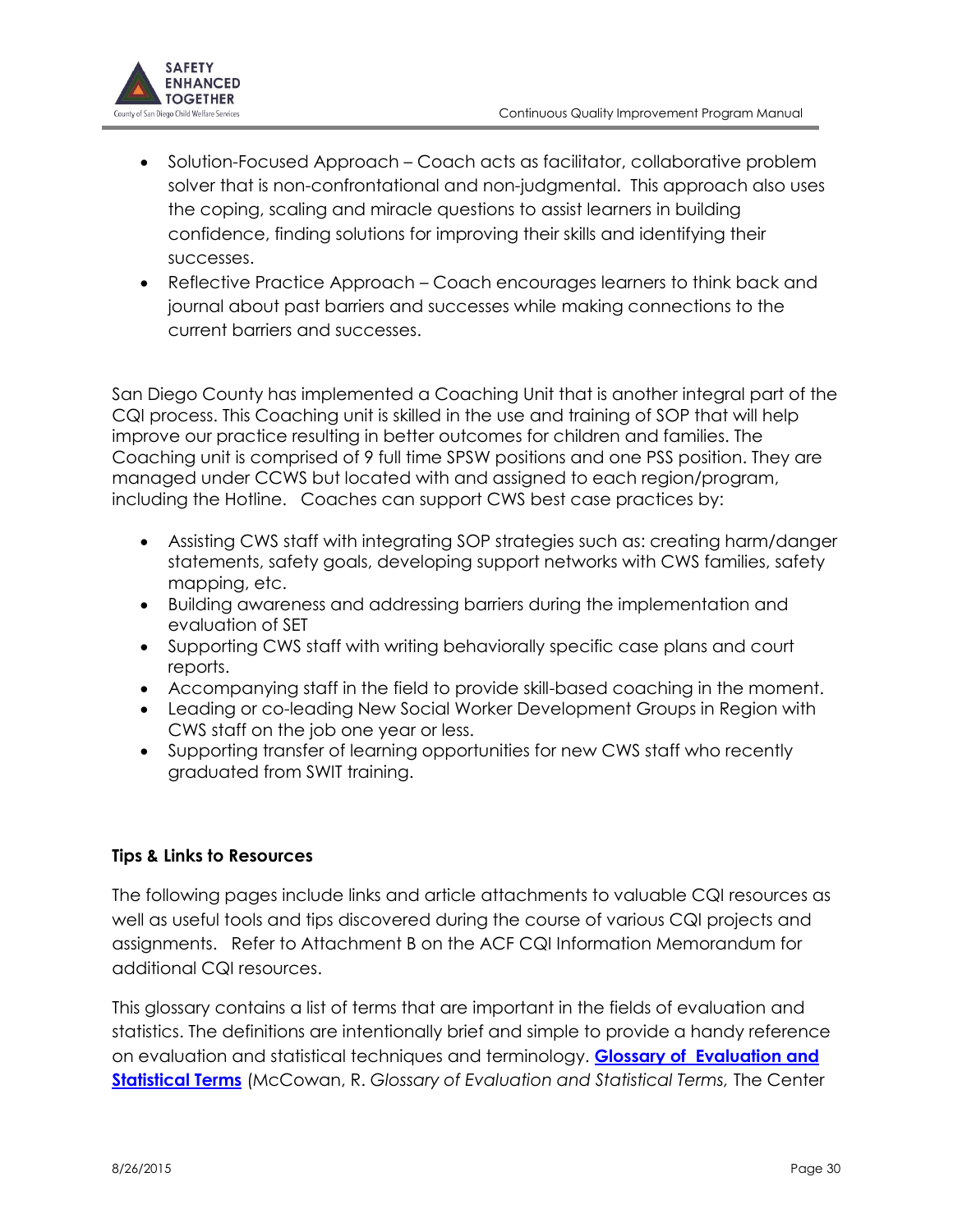

for Development of Human Services, Research Foundation of the State University of New York (SUNY) at Buffalo State College, 1999).

**[California Department of Social Services Website](http://www.cdss.ca.gov/cdssweb/Default.htm)**

**UC Berkeley – [Child Welfare Indicators](http://cssr.berkeley.edu/ucb_childwelfare/)** 

**[California Legal Info](http://www.leginfo.ca.gov/calaw.html)** 

**[California Legal Codes](http://leginfo.legislature.ca.gov/faces/codes.xhtml)**

**[CWS Outcomes](http://cssr.berkeley.edu/ucb_childwelfare/Ccfsr.aspx)** 

**[Forum on Child & Family Statistics](http://www.childstats.gov/index.asp)**

**[System Improvement Plan](http://www.sdcounty.ca.gov/hhsa/programs/cs/documents/finalsipreport_9_14_04.pdf)**

**[Appreciative Inquiry in Child Welfare Organizations](http://bayareaacademy.org/wp-content/uploads/2013/05/ai-handout.pdf)**